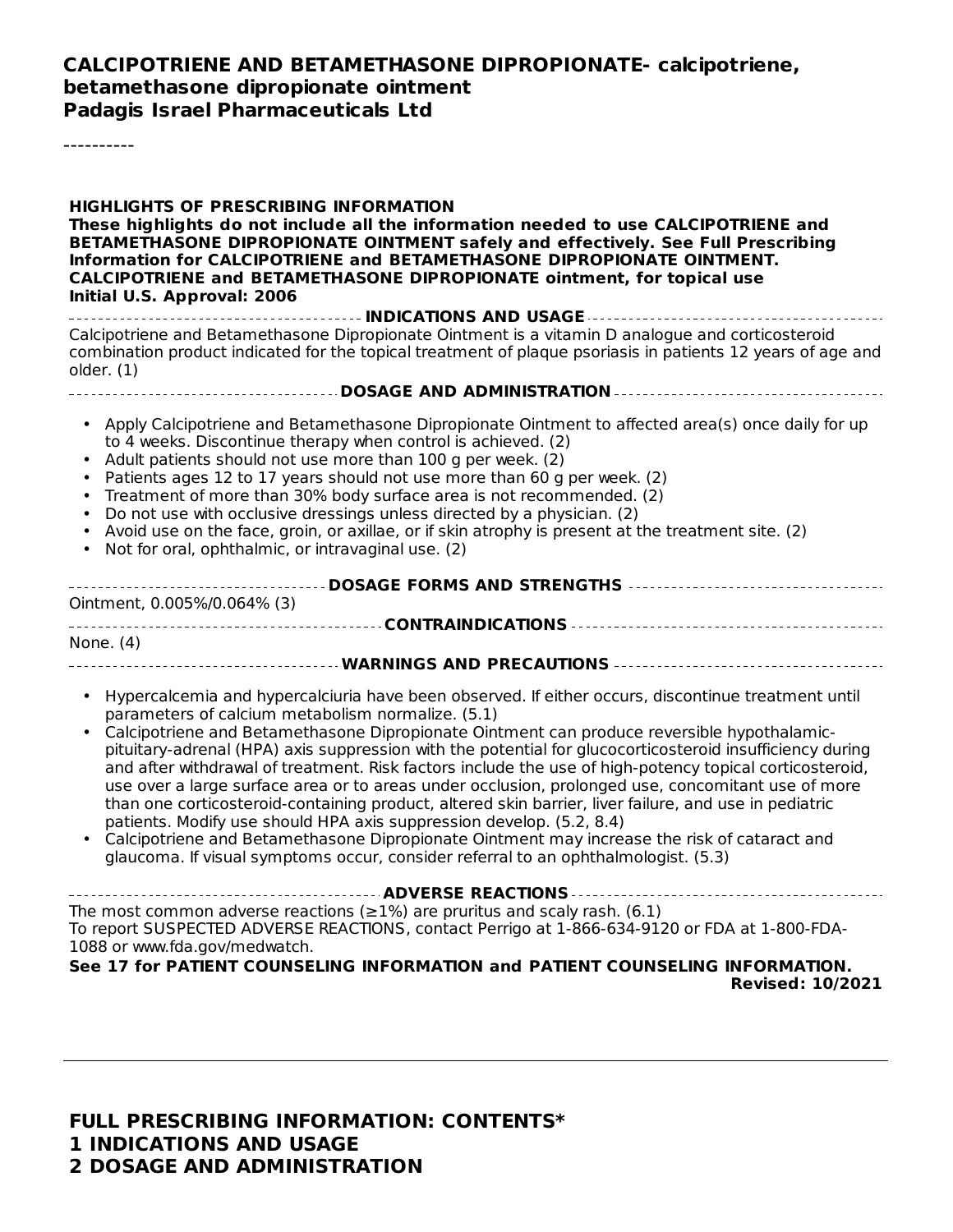#### **3 DOSAGE FORMS AND STRENGTHS**

#### **4 CONTRAINDICATIONS**

### **5 WARNINGS AND PRECAUTIONS**

- 5.1 Hypercalcemia and Hypercalciuria
- 5.2 Effects on Endocrine System
- 5.3 Ophthalmic Adverse Reactions
- 5.4 Allergic Contact Dermatitis with Topical Corticosteroids
- 5.5 Allergic Contact Dermatitis with Topical Calcipotriene
- 5.6 Skin Irritation
- 5.7 Risk of Ultraviolet Light Exposure

## **6 ADVERSE REACTIONS**

- 6.1 Clinical Trials Experience
- 6.2 Postmarketing Experience

## **8 USE IN SPECIFIC POPULATIONS**

- 8.1 Pregnancy
- 8.2 Lactation
- 8.4 Pediatric Use
- 8.5 Geriatric Use

## **10 OVERDOSAGE**

### **11 DESCRIPTION**

## **12 CLINICAL PHARMACOLOGY**

- 12.1 Mechanism of Action
- 12.2 Pharmacodynamics
- 12.3 Pharmacokinetics

## **13 NONCLINICAL TOXICOLOGY**

13.1 Carcinogenesis, Mutagenesis, Impairment of Fertility

### **14 CLINICAL STUDIES**

## **16 HOW SUPPLIED/STORAGE AND HANDLING**

- 16.1 How Supplied
- 16.2 Storage
- 16.3 Handling

### **17 PATIENT COUNSELING INFORMATION**

 $\ast$  Sections or subsections omitted from the full prescribing information are not listed.

## **FULL PRESCRIBING INFORMATION**

## **1 INDICATIONS AND USAGE**

Calcipotriene and Betamethasone Dipropionate Ointment is indicated for the topical treatment of plaque psoriasis in patients 12 years of age and older.

## **2 DOSAGE AND ADMINISTRATION**

Apply an adequate layer of Calcipotriene and Betamethasone Dipropionate Ointment to the affected area(s) once daily for up to 4 weeks. Calcipotriene and Betamethasone Dipropionate Ointment should be rubbed in gently and completely. Patients should wash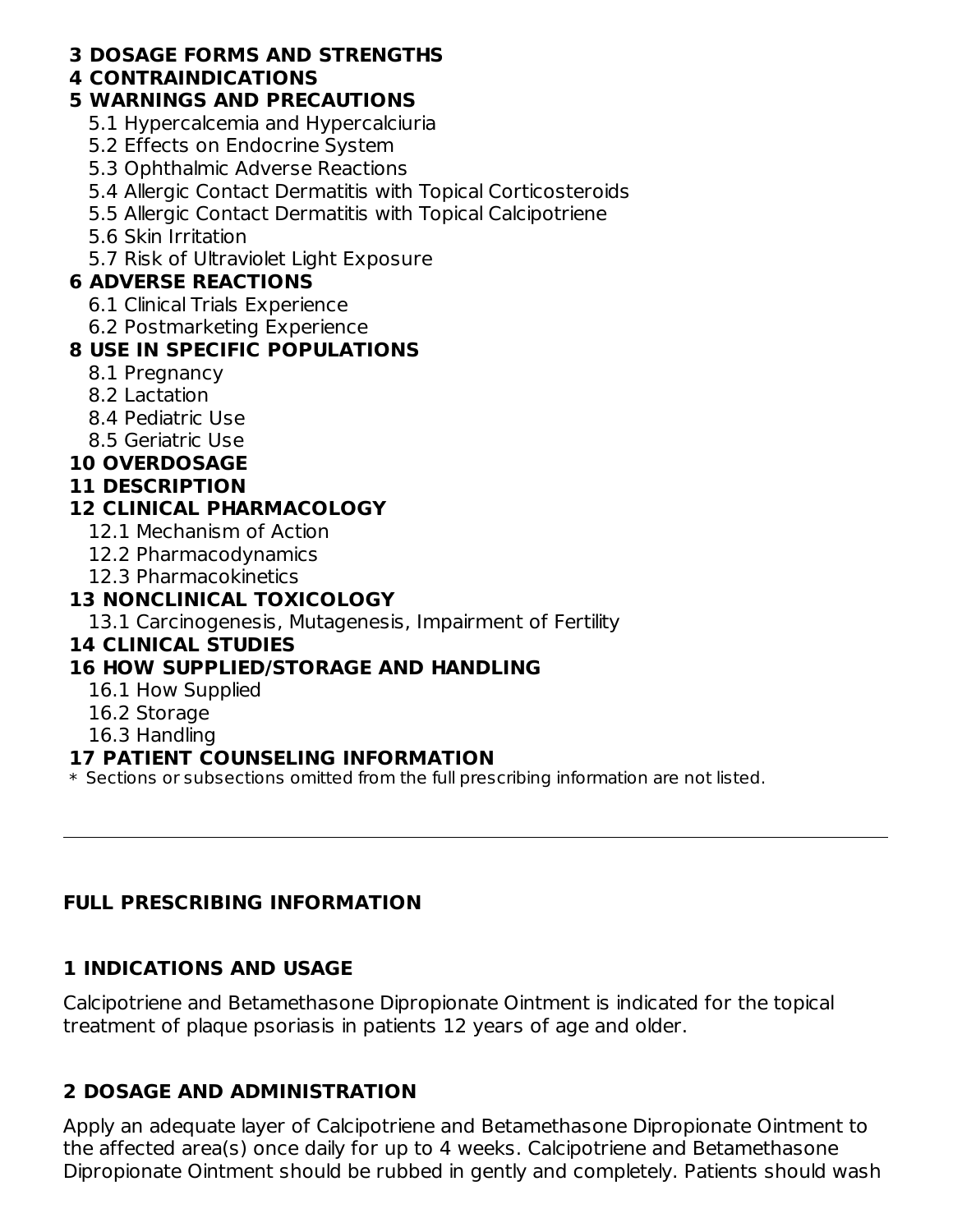their hands after applying Calcipotriene and Betamethasone Dipropionate Ointment. Therapy should be discontinued when control is achieved.

Patients 18 years and older should not use more than 100 g per week and patients 12 to 17 years should not use more than 60 g per week. Treatment of more than 30% body surface area is not recommended.

Calcipotriene and Betamethasone Dipropionate Ointment should not be used with occlusive dressings unless directed by a physician. Avoid use on the face, groin, or axillae, or if skin atrophy is present at the treatment site. Calcipotriene and Betamethasone Dipropionate Ointment is not for oral, ophthalmic, or intravaginal use.

# **3 DOSAGE FORMS AND STRENGTHS**

Ointment, 0.005%/0.064%

Each gram of Calcipotriene and Betamethasone Dipropionate Ointment, 0.005%/0.064% contains 50.00 mcg of calcipotriene and 0.643 mg of betamethasone dipropionate (equivalent to 0.5 mg of betamethasone) in an off-white to yellow paraffin ointment base.

# **4 CONTRAINDICATIONS**

None.

# **5 WARNINGS AND PRECAUTIONS**

# **5.1 Hypercalcemia and Hypercalciuria**

Hypercalcemia and hypercalciuria have been observed with use of calcipotriene and betamethasone dipropionate ointment. If hypercalcemia or hypercalciuria develops, treatment should be discontinued until parameters of calcium metabolism have normalized. In the trials that included assessment of the effects of calcipotriene and betamethasone dipropionate ointment on calcium metabolism, such testing was done after 4 weeks of treatment. The effects of calcipotriene and betamethasone dipropionate ointment on calcium metabolism following treatment durations of longer than 4 weeks have not been evaluated [see Clinical Pharmacology (12.2)].

# **5.2 Effects on Endocrine System**

Calcipotriene and betamethasone dipropionate ointment can cause reversible hypothalamic-pituitary-adrenal (HPA) axis suppression with the potential for clinical glucocorticosteroid insufficiency. This may occur during treatment or upon withdrawal of treatment. Factors that predispose a patient to HPA axis suppression include the use of high-potency corticosteroids, large treatment surface areas, prolonged use, concomitant use of more than one corticosteroid-containing product, use of occlusive dressings, altered skin barrier, liver failure, and young age. Evaluation for HPA axis suppression may be done by using the cosyntropin stimulation test [see Clinical Pharmacology (12.2)].

In a trial evaluating the effects of calcipotriene and betamethasone dipropionate topical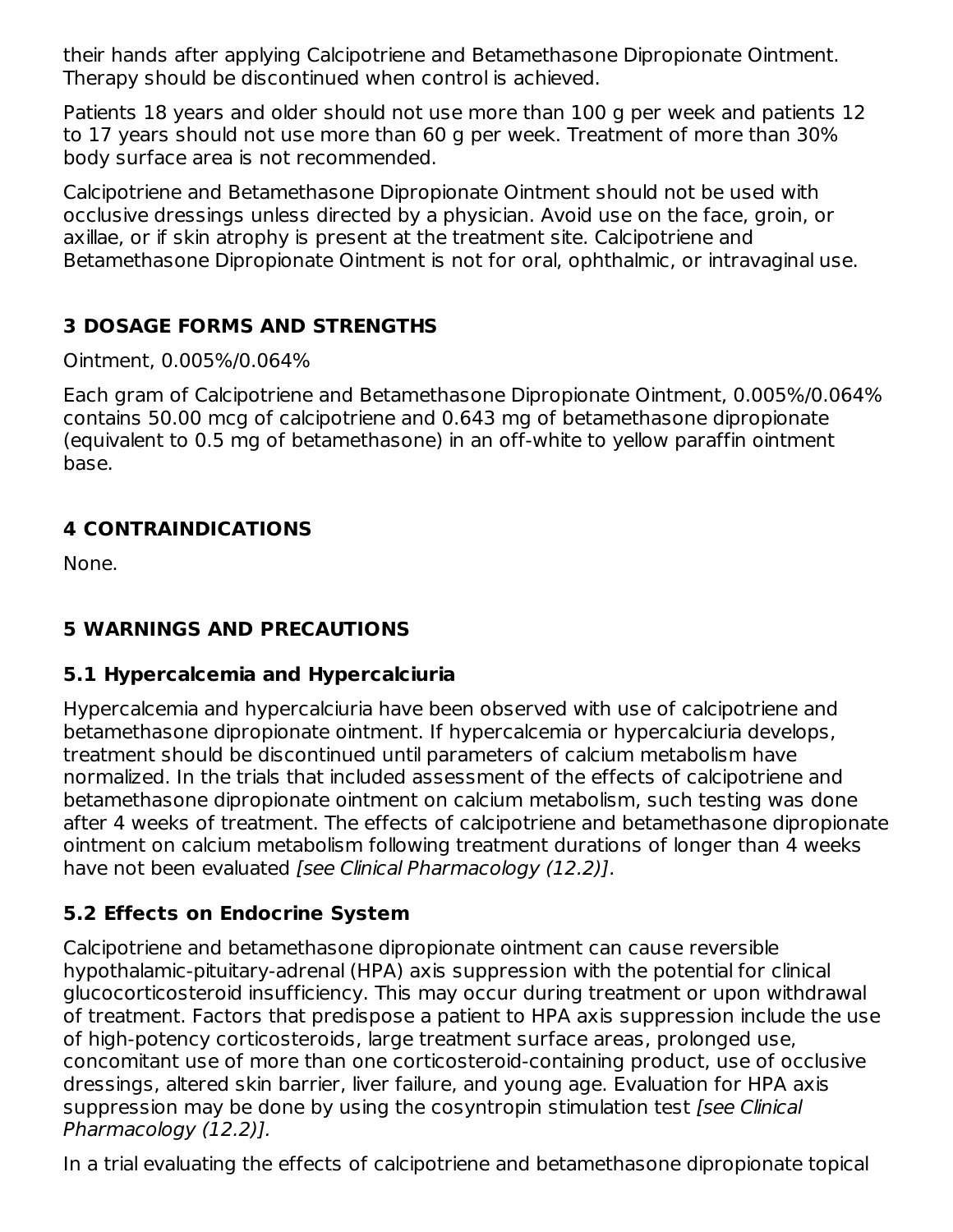suspension and calcipotriene and betamethasone dipropionate ointment on the HPA axis, 32 adult subjects were treated with calcipotriene and betamethasone dipropionate topical suspension on the scalp and calcipotriene and betamethasone dipropionate ointment on the body. Adrenal suppression was identified in 5 of 32 subjects (15.6%) after 4 weeks of treatment [see Clinical Pharmacology (12.2)]. The effects of calcipotriene and betamethasone dipropionate ointment on the HPA axis following treatment durations of longer than 4 weeks have not been adequately studied.

If HPA axis suppression is documented, gradually withdraw the drug, reduce the frequency of application, or substitute with a less potent corticosteroid.

Cushing's syndrome and hyperglycemia may also occur due to the systemic effects of topical corticosteroids. These complications are rare and generally occur after prolonged exposure to excessively large doses, especially of high-potency topical corticosteroids.

Pediatric patients may be more susceptible to systemic toxicity due to their higher skin surface to body mass ratios [see Use in Specific Populations (8.4), Clinical Pharmacology (12.2)].

Use of more than one corticosteroid-containing product at the same time may increase the total systemic corticosteroid exposure.

## **5.3 Ophthalmic Adverse Reactions**

Use of topical corticosteroids, including Calcipotriene and Betamethasone Dipropionate Ointment, may increase the risks of glaucoma and posterior subcapsular cataract. Glaucoma and cataracts have been reported in postmarketing experience with the use of topical corticosteroid products, including topical clobetasol products.

Avoid contact of Calcipotriene and Betamethasone Dipropionate Ointment with eyes. Advise patients to report any visual symptoms and consider referral to an ophthalmologist for evaluation.

## **5.4 Allergic Contact Dermatitis with Topical Corticosteroids**

Allergic contact dermatitis to any component of topical corticosteroids is usually diagnosed by a failure to heal rather than a clinical exacerbation. Clinical diagnosis of allergic contact dermatitis can be confirmed by patch testing.

### **5.5 Allergic Contact Dermatitis with Topical Calcipotriene**

Allergic contact dermatitis has been observed with use of topical calcipotriene. Clinical diagnosis of allergic contact dermatitis can be confirmed by patch testing.

### **5.6 Skin Irritation**

If irritation develops, treatment with Calcipotriene and Betamethasone Dipropionate Ointment should be discontinued and appropriate therapy instituted.

### **5.7 Risk of Ultraviolet Light Exposure**

Patients who apply Calcipotriene and Betamethasone Dipropionate Ointment to exposed skin should avoid excessive exposure to either natural or artificial sunlight, including tanning booths, sun lamps, etc. Physicians may wish to limit or avoid use of phototherapy in patients who use Calcipotriene and Betamethasone Dipropionate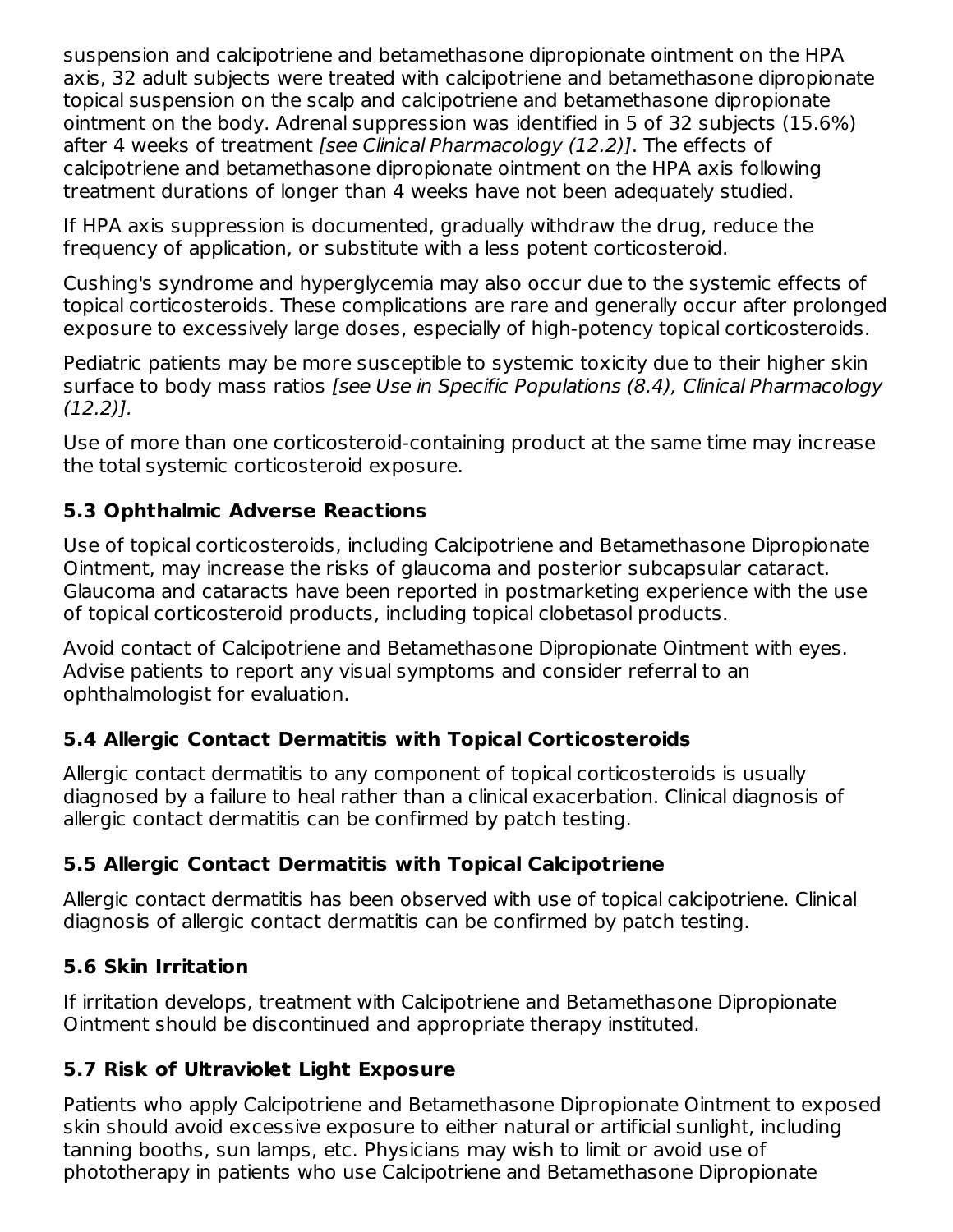# **6 ADVERSE REACTIONS**

Because clinical trials are conducted under widely varying conditions, adverse reaction rates observed in the clinical trials of a drug cannot be directly compared to rates in the clinical trials of another drug and may not reflect the rates observed in practice.

## **6.1 Clinical Trials Experience**

## Clinical Trials Conducted in Subjects 18 years and older with Plaque Psoriasis

The data described below reflect exposure to calcipotriene and betamethasone dipropionate ointment in 2448 subjects with plaque psoriasis, including 1992 exposed for 4 weeks, and 289 exposed for 8 weeks.

Calcipotriene and betamethasone dipropionate ointment was studied primarily in placebo- and active-controlled trials ( $N = 1176$ , and  $N = 1272$ , respectively). The population was 15-97 years old, 61% males and 39% females, mostly white (97%) and had a baseline disease severity ranging from mild to very severe. Most subjects received once daily application, and the median weekly dose was 24.5 g.

The percentage of subjects reporting at least one adverse event was 27.1% in the calcipotriene and betamethasone dipropionate ointment group, 33.0% in the calcipotriene group, 28.3% in the betamethasone group, and 33.4% in the vehicle group.

## **Table 1**

## **Adverse Events Reported by ≥1% of Subjects by Preferred Term**

|                                      | Calcipotriene<br>and<br>betamethasone<br>dipropionate<br>ointment<br>$N = 2448$ | Calcipotriene<br>$N = 3197$ | <b>Betamethasone</b><br>dipropionate<br>$N = 1164$ | Vehicle<br>$N = 470$ |
|--------------------------------------|---------------------------------------------------------------------------------|-----------------------------|----------------------------------------------------|----------------------|
| <b>Any Adverse Event</b>             | 663 (27.1)                                                                      | 1055 (33.0)                 | 329 (28.3)                                         | 157 (33.4)           |
| <b>Preferred Term</b>                |                                                                                 |                             | # of subjects $(\%)$                               |                      |
| Pruritus                             | 75(3.1)                                                                         | 183 (5.7)                   | 38(3.3)                                            | 43(9.1)              |
| Headache                             | 69 (2.8)                                                                        | 75(2.3)                     | 44 (3.8)                                           | 12(2.6)              |
| Nasopharyngitis                      | 56(2.3)                                                                         | 77(2.4)                     | 34(2.9)                                            | 9(1.9)               |
| Psoriasis                            | 30(1.2)                                                                         | 47(1.5)                     | 14(1.2)                                            | 5(1.1)               |
| Rash scaly                           | 30(1.2)                                                                         | 40(1.3)                     | 0(0.0)                                             | 1(0.2)               |
| Influenza                            | 23(0.9)                                                                         | 34(1.1)                     | 14(1.2)                                            | 6(1.3)               |
| Upper respiratory<br>tract infection | 20(0.8)                                                                         | 19(0.6)                     | 12(1.0)                                            | 3(0.6)               |
| Erythema                             | 15(0.6)                                                                         | 54 (1.7)                    | 3(0.3)                                             | 5(1.1)               |
| Application site<br>pruritus         | 13(0.5)                                                                         | 24(0.8)                     | 10(0.9)                                            | 6(1.3)               |
| Skin irritation                      | 11(0.4)                                                                         | 60 (1.9)                    | 8(0.7)                                             | 5(1.1)               |
| Pain                                 | 7(0.3)                                                                          | 12(0.4)                     | 3(0.3)                                             | 5(1.1)               |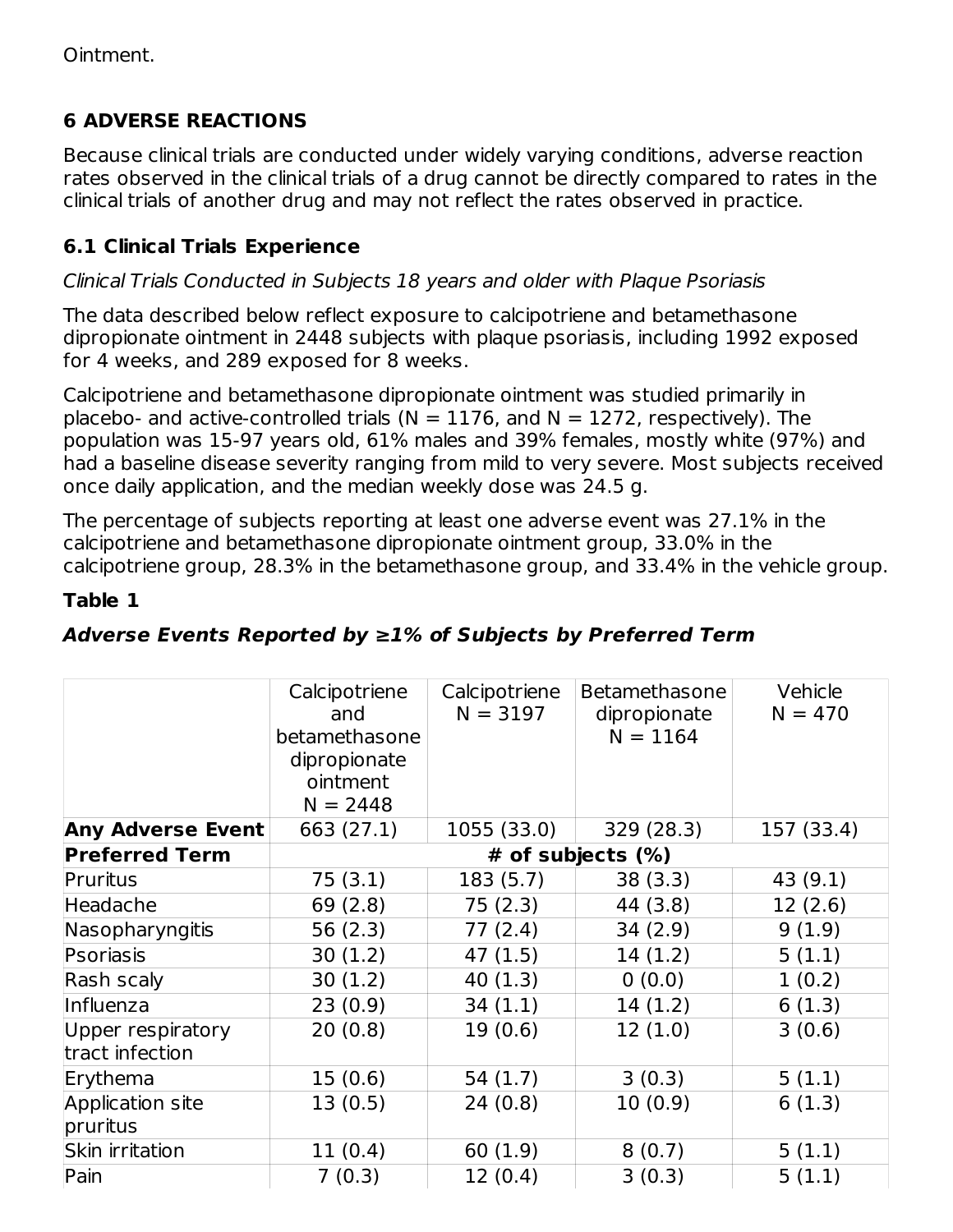| Burning sensation | (0.2) | (0.9) |  | . <u>.</u> |  |
|-------------------|-------|-------|--|------------|--|
|-------------------|-------|-------|--|------------|--|

A lesional/perilesional adverse event was generally defined as an adverse event located ≤ 2 cm from the lesional border.

### **Table 2**

### **Lesional/Perilesional Adverse Events Reported by ≥1% of Subjects**

|                              | Calcipotriene and<br>betamethasone<br>dipropionate<br>ointment<br>$N = 2448$ | Calcipotriene<br>$N = 3197$ | <b>Betamethasone</b><br>dipropionate<br>$N = 1164$ | Vehicle<br>$N = 470$ |  |  |
|------------------------------|------------------------------------------------------------------------------|-----------------------------|----------------------------------------------------|----------------------|--|--|
| <b>Any Adverse</b><br>Event  | 213(8.7)                                                                     | 419 (13.1)                  | 85(7.3)                                            | 76 (16.2)            |  |  |
| <b>Preferred</b>             | # of subjects $(\%)$                                                         |                             |                                                    |                      |  |  |
| Term                         |                                                                              |                             |                                                    |                      |  |  |
| Pruritus                     | 69 (2.8)                                                                     | 170(5.3)                    | 31(2.7)                                            | 41 (8.7)             |  |  |
| Rash scaly                   | 29(1.2)                                                                      | 38(1.2)                     | 0(0.0)                                             | 0(0.0)               |  |  |
| Application site<br>pruritus | 12(0.5)                                                                      | 24(0.8)                     | 10(0.9)                                            | 6(1.3)               |  |  |
| Erythema                     | 9(0.4)                                                                       | 36(1.1)                     | 2(0.2)                                             | 4(0.9)               |  |  |
| Skin irritation              | 9(0.4)                                                                       | 51(1.6)                     | 8(0.7)                                             | 5(1.1)               |  |  |
| Burning<br>sensation         | 6(0.2)                                                                       | 25(0.8)                     | 3(0.3)                                             | 5(1.1)               |  |  |

For subjects who reported lesional/perilesional adverse events, the median time to onset was 7 days for calcipotriene and betamethasone dipropionate ointment, 7 days for calcipotriene, 5 days for betamethasone dipropionate, and 3 days for vehicle.

Other less common reactions (less than 1% but more than 0.1%) were, in decreasing order of incidence, folliculitis, rash papular, rash pustular, and skin hypopigmentation. Skin atrophy, telangiectasia and skin hyperpigmentation were reported infrequently  $(0.1\%)$ .

In a separate trial, subjects ( $N = 207$ ) with at least moderate disease severity were given calcipotriene and betamethasone dipropionate ointment intermittently on an "as needed" basis for up to 52 weeks. The median use was 15.4 g per week. The effects of calcipotriene and betamethasone dipropionate ointment on calcium metabolism were not studied and the effects on the HPA axis were not adequately studied. The following adverse reactions were reported by 1% or more of the subjects: pruritus (7.2%), psoriasis (3.4%), skin atrophy (1.9%), folliculitis (1.4%), burning sensation (1.4%), skin depigmentation (1.4%), ecchymosis (1.0%), erythema (1.0%) and hand dermatitis (1.0%). One case of serious flare-up of psoriasis was reported.

### **6.2 Postmarketing Experience**

The following adverse reactions associated with the use of calcipotriene and betamethasone dipropionate ointment have been identified post-approval: pustular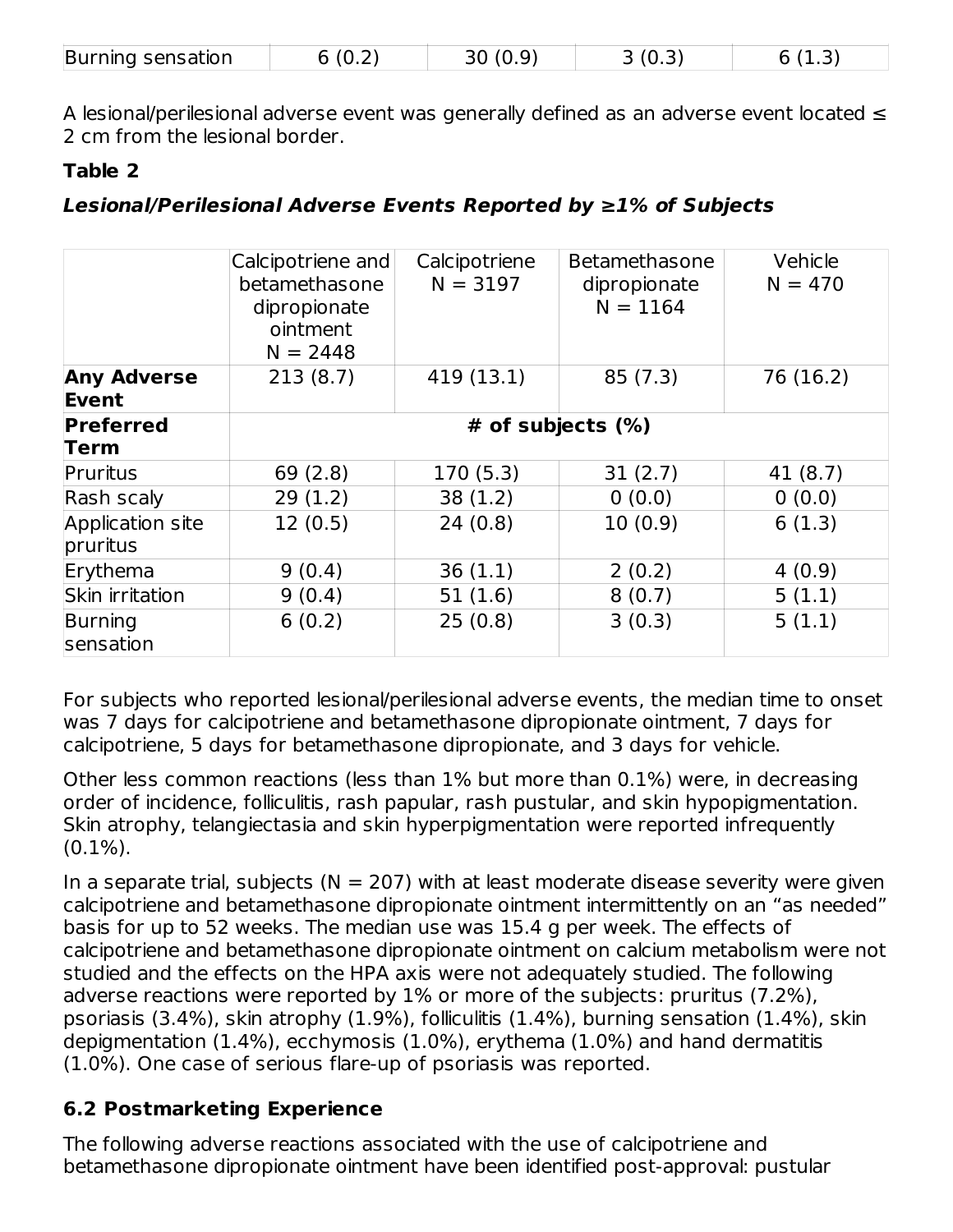psoriasis and rebound effect.

Because these reactions are reported voluntarily from a population of uncertain size, it is not always possible to reliably estimate their frequency or establish a causal relationship to drug exposure.

Postmarketing reports for local adverse reactions to topical corticosteroids may also include: striae, dryness, acneiform eruptions, perioral dermatitis, secondary infection and miliaria.

### **8 USE IN SPECIFIC POPULATIONS**

### **8.1 Pregnancy**

#### Risk Summary

Calcipotriene and Betamethasone Dipropionate Ointment contains calcipotriene and bethamethasone dipropionate. The limited data with Calcipotriene and Betamethasone Dipropionate Ointment and calcipotriene use in pregnant women are not sufficient to evaluate a Calcipotriene and Betamethasone Dipropionate Ointment-associated or calcipotriene-associated risk for major birth defects, miscarriages, or adverse maternal or fetal outcomes.

Observational studies suggest an increased risk of having low birthweight infants with the maternal use of potent or very potent topical corticosteroids (see Data). Advise pregnant women that Calcipotriene and Betamethasone Dipropionate Ointment may increase the potential risk of having a low birth weight infant and to use Calcipotriene and Betamethasone Dipropionate Ointment on the smallest area of skin and for the shortest duration possible.

In animal reproduction studies, oral administration of calcipotriene to pregnant rats during the period of organogenesis resulted in an increased incidence of minor skeletal abnormalities, including enlarged fontanelles and extra ribs (see Data). Oral administration of calcipotriene to pregnant rabbits during the period of organogenesis had no apparent effects on embryo-fetal development. Subcutaneous administration of betamethasone dipropionate to pregnant rats and rabbits during the period of organogenesis resulted in fetal toxicity, including fetal deaths, reduced fetal weight, and fetal malformations (cleft palate and crooked or short tail) (see Data).

The available data do not allow the calculation of relevant comparisons between the systemic exposures of calcipotriene and betamethasone diproprionate observed in animal studies to the systemic exposures that would be expected in humans after topical use of calcipotriene and betamethasone dipropionate ointment.

The estimated background risk of major birth defects and miscarriage of the indicated population is unknown. In the U.S. general population, the estimated background risk of major birth defects and miscarriage in clinically recognized pregnancies is 2% to 4% and 15% to 20%, respectively.

Data

### Human Data

Available observational studies in pregnant women did not identify a drug-associated risk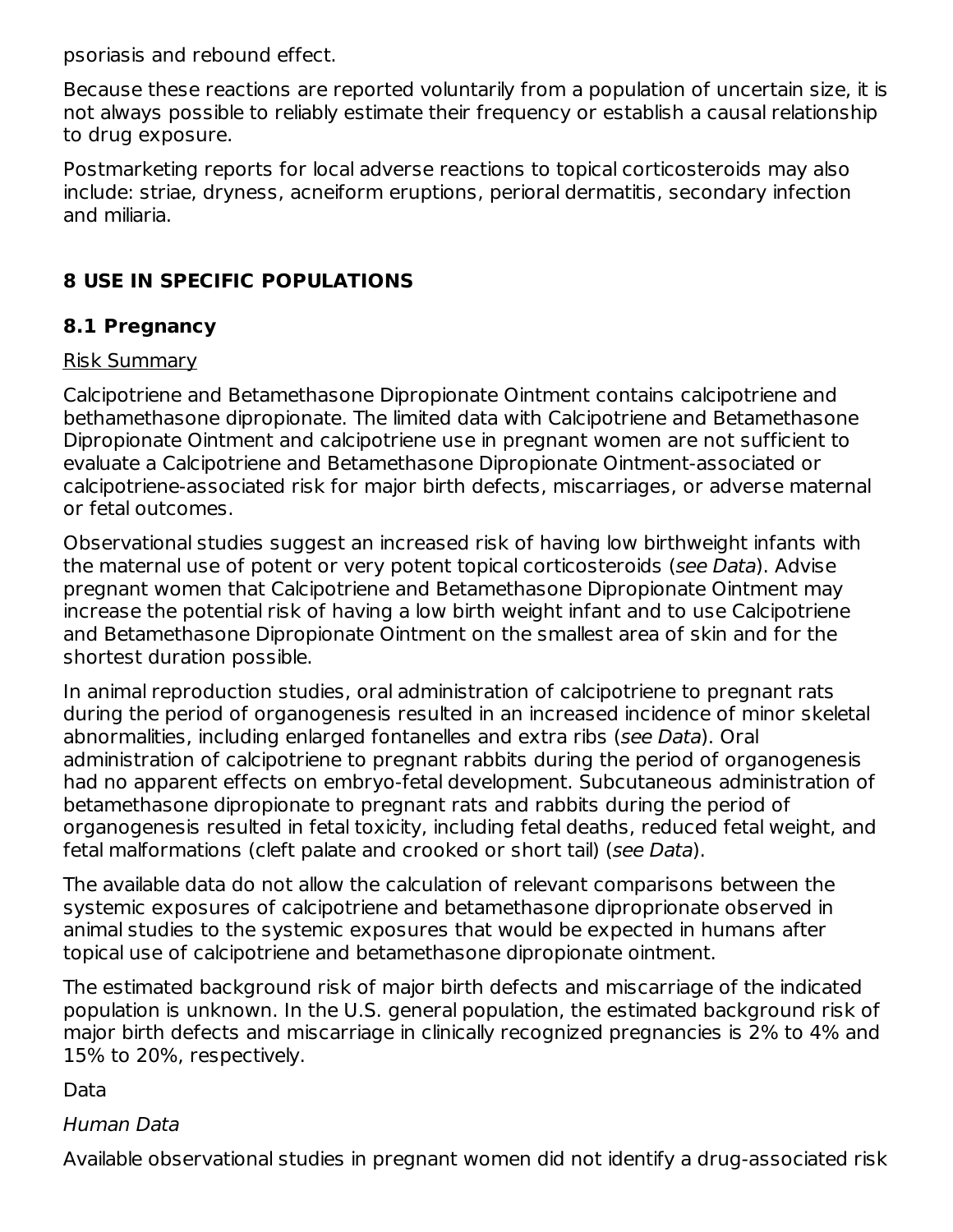of major birth defects, preterm delivery, or fetal mortality with the use of topical corticosteroids of any potency. However, when the dispensed amount of potent or very potent topical corticosteroids exceeded 300 g during the entire pregnancy, maternal use was associated with an increased risk of low birth weight in infants.

### Animal Data

Embryo-fetal development studies with calcipotriene were performed by the oral route in rats and rabbits.

Pregnant rats received dosages of 0, 6, 18, or 54 mcg/kg/day (0, 36, 108, and 324  $mcg/m<sup>2</sup>/day$ , respectively) on days 6-15 of gestation (the period of organogenesis). There were no apparent effects on maternal survival, behavior, or body weight gain, no effects on litter parameters, and no effects on the incidence of major malformations in fetuses. Fetuses from dams dosed at 54 mcg/kg/day exhibited a significantly increased incidence of minor skeletal abnormalities, including enlarged fontanelles and extra ribs.

Pregnant rabbits were dosed daily with calcipotriene at exposures of 0, 4, 12, or 36  $mcg/kg/day$  (0, 48, 144, and 432  $mcg/m<sup>2</sup>/day$ , respectively) on days 6-18 of gestation (the period of organogenesis). Mean maternal body weight gain was reduced in animals dosed at 12 or 36 mcg/kg/day. The incidence of fetal deaths was increased in the group dosed at 36 mcg/kg/day; reduced fetal weight was also observed in this group. The incidence of major malformations among fetuses was not affected. An increase in the incidence of minor skeletal abnormalities, including incomplete ossification of sternebrae, pubic bones, and forelimb phalanges, was observed in the group dosed at 36 mcg/kg/day.

Embryo-fetal development studies with betamethasone dipropionate were performed via subcutaneous injection in mice and rabbits. Pregnant mice were administered doses of 0, 156, 625, or 2500 mcg/kg/day (0, 468, 1875, and 7500 mcg/m<sup>2</sup>/day, respectively) on days 7 through 13 of gestation (the period of organogenesis). Betamethasone dipropionate induced fetal toxicity, including fetal deaths, reduced fetal weight, malformations (increased incidence of the cleft palate and crooked or short tail), and minor skeletal abnormalities (delayed ossification of vertebra and sternebrae). Fetal toxicity was observed at the lowest exposure that was evaluated (156 mcg/kg/day).

Pregnant rabbits were injected subcutaneously at dosages of 0, 0.625, 2.5, and 10 mcg/kg/day (0, 7.5, 30, and 120 mcg/m<sup>2</sup>/day, respectively) on days 6 through 18 of gestation (the period of organogenesis). Betamethasone dipropionate induced fetal toxicity, including fetal deaths, reduced fetal weight, external malformations (including malformed ears, cleft palate, umbilical hernia, kinked tail, club foot, and club hand), and skeletal malformations (including absence of phalanges of the first digit and cranial dysplasia) at dosages of 2.5 mcg/kg/day and above.

Calcipotriene was evaluated for effects on peri- and post-natal development when orally administered to pregnant rats at dosages of 0, 6, 18 or 54 mcg/kg/day (0, 36, 108, and 324 mcg/m<sup>2</sup>/day, respectively) from gestation day 15 through day 20 postpartum. No remarkable effects were observed on any parameter, including survival, behavior, body weight, litter parameters, or the ability to nurse or rear pups.

Betamethasone dipropionate was evaluated for effects on peri- and post-natal development when orally administered to pregnant rats at dosages of 0, 100, 300, and 1000 mcg/kg/day (0, 600, 1800, and 6000 mcg/m<sup>2</sup>/day, respectively) from gestation day 6 through day 20 postpartum. Mean maternal body weight was significantly reduced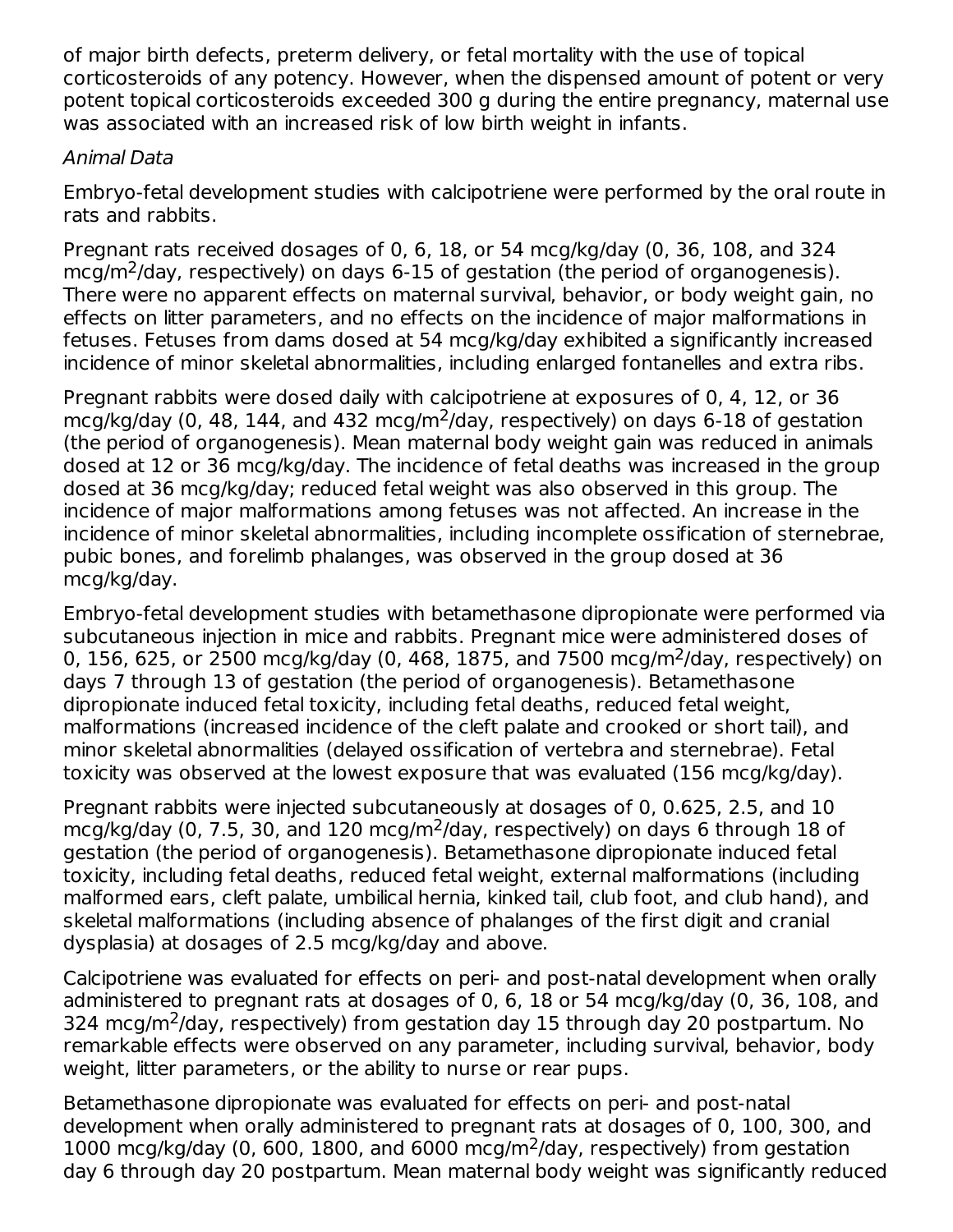on gestation day 20 in animals dosed at 300 and 1000 mcg/kg/day. The mean duration of gestation was slightly, but statistically significantly, increased at 100, 300, and 1000 mcg/kg/day. The mean percentage of pups that survived to day 4 was reduced in relation to dosage. On lactation day 5, the percentage of pups with a reflex to right themselves when placed on their back was significantly reduced at 1000 mcg/ kg/day. No effects on the ability of pups to learn were observed, and the ability of the offspring of treated rats to reproduce was not affected.

## **8.2 Lactation**

### Risk Summary

There is no information regarding the presence of topically administered calcipotriene and betamethasone dipropionate in human milk, the effects on the breastfed infant, or the effects on milk production. It is not known whether topically administered calcipotriene or corticosteroids could result in sufficient systemic absorption to produce detectable quantities in human milk. The developmental and health benefits of breastfeeding should be considered along with the mother's clinical need for Calcipotriene and Betamethasone Dipropionate Ointment and any potential adverse effects on the breastfed child from Calcipotriene and Betamethasone Dipropionate Ointment or from the underlying maternal condition.

### Clinical Considerations

To minimize potential exposure to the breastfed infant via breast milk, use Calcipotriene and Betamethasone Dipropionate Ointment on the smallest area of skin and for the shortest duration possible while breastfeeding. Advise breastfeeding women not to apply Calcipotriene and Betamethasone Dipropionate Ointment directly to the nipple and areola to avoid direct infant exposure [see Use in Specific Populations (8.4)].

## **8.4 Pediatric Use**

Safety and effectiveness of the use of Calcipotriene and Betamethasone Dipropionate Ointment in pediatric patients under the age of 12 years have not been established.

The safety and effectiveness of Calcipotriene and Betamethasone Dipropionate Ointment for the treatment of plaque psoriasis have been established in the age group 12 to 17 years. In a prospective, uncontrolled trial, 33 pediatric subjects ages 12-17 years with plaque psoriasis on the body were treated with calcipotriene and betamethasone dipropionate ointment for 4 weeks up to a maximum of 55.8 g per week. Subjects were assessed for HPA axis suppression and effects on calcium metabolism. No adverse effects on adrenal suppression were observed. No hypercalcemia was observed but one subject had a possible treatment-related increase in urinary calcium [see Clinical] Pharmacology (12.2)].

Because of a higher ratio of skin surface area to body mass, pediatric patients are at a greater risk than adults of systemic toxicity when treated with topical drugs. They are, therefore, also at greater risk of HPA axis suppression and adrenal insufficiency upon the use of topical corticosteroids [see Warnings and Precautions (5.2)].

Rare systemic toxicities such as Cushing's syndrome, linear growth retardation, delayed weight gain, and intracranial hypertension have been reported in pediatric patients, especially those with prolonged exposure to large doses of high potency topical corticosteroids.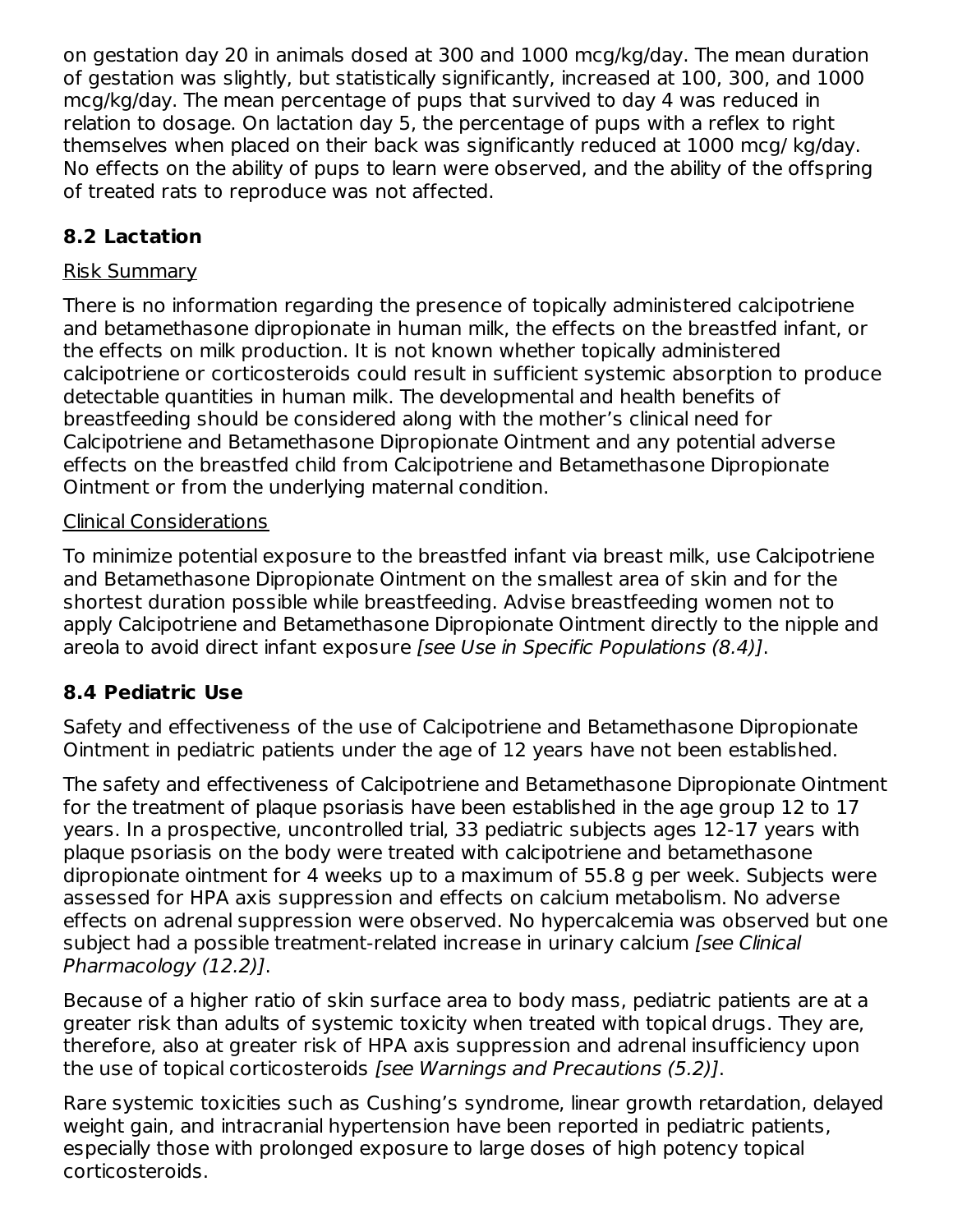Local adverse reactions including striae have also been reported with use of topical corticosteroids in pediatric patients.

### **8.5 Geriatric Use**

Of the total number of subjects in the clinical studies of calcipotriene and betamethasone dipropionate ointment, approximately 14% were 65 years and older and approximately 3% were 75 years and over.

No overall differences in safety or effectiveness of calcipotriene and betamethasone dipropionate ointment were observed between these subjects and younger subjects. All other reported clinical experience has not identified any differences in response between elderly and younger patients. However, greater sensitivity of some older individuals cannot be ruled out.

## **10 OVERDOSAGE**

Topically applied Calcipotriene and Betamethasone Dipropionate Ointment can be absorbed in sufficient amounts to produce systemic effects [see Warnings and Precautions (5.1, 5.2)].

### **11 DESCRIPTION**

Calcipotriene and Betamethasone Dipropionate Ointment, 0.005%/0.064% contains calcipotriene and betamethasone dipropionate. It is intended for topical use only.

Calcipotriene is a synthetic vitamin  $D_3$  analogue.

Chemically, calcipotriene is (5Z,7E,22E,24S)-24-cyclopropyl-9,10-secochola-5,7,10(19),22-tetraene-1 (alpha),3(beta),24-triol, with the empirical formula C $_{\rm 27}$ H $_{\rm 40}$ O $_{\rm 3}$ , a molecular weight of 412.3, and the following structural formula:

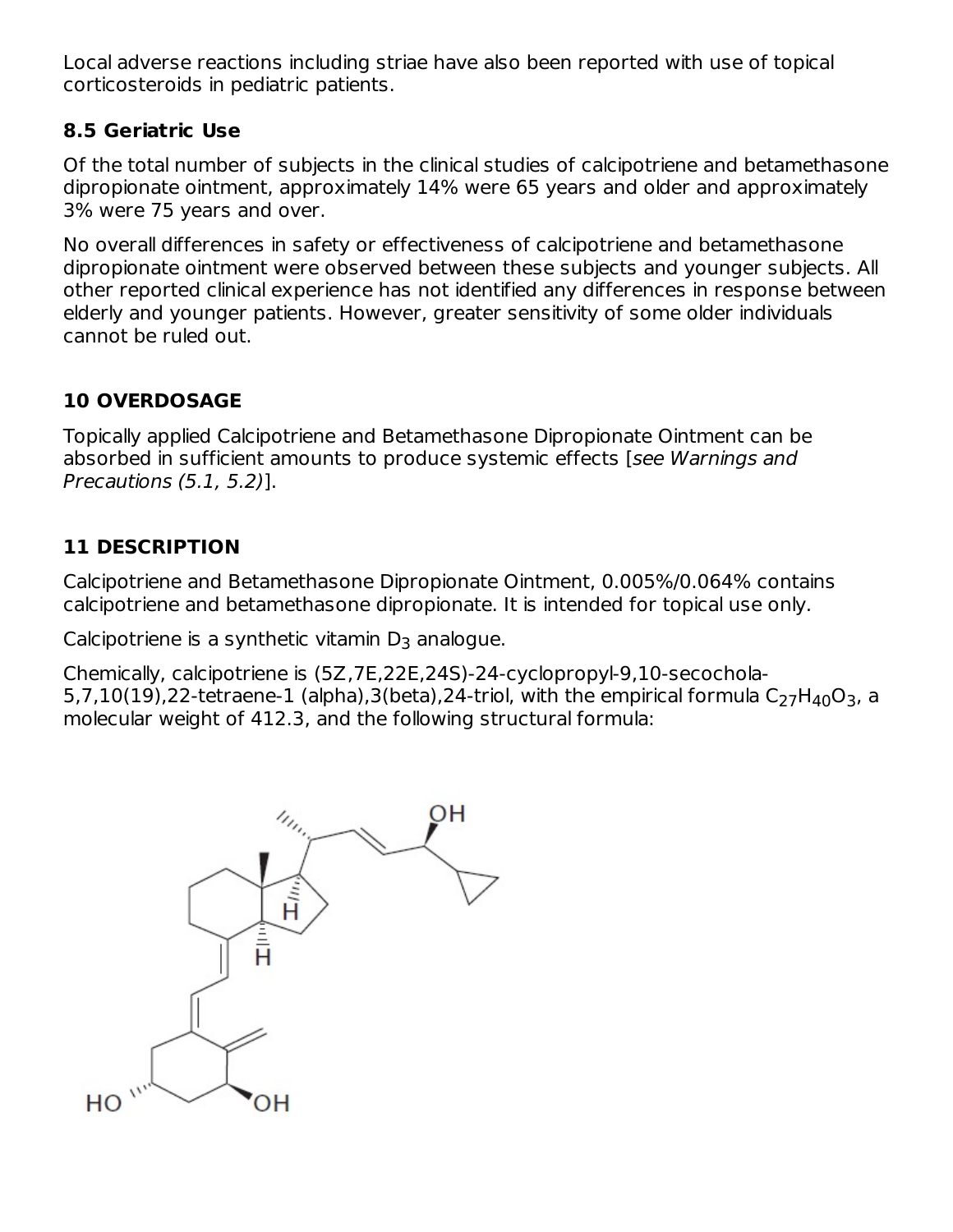Calcipotriene is a white to almost white crystalline compound.

Betamethasone dipropionate is a synthetic corticosteroid.

Betamethasone dipropionate has the chemical name 9-fluoro-11(beta),17,21-trihydroxy-16(beta)-methylpregna-1, 4-diene-3,20-dione17,21-dipropionate, with the empirical formula C $_{\rm 28}$ H $_{\rm 37}$ FO $_{\rm 7}$ , a molecular weight of 504.6, and the following structural formula:



Betamethasone dipropionate is a white to almost white odorless powder.

Each gram of Calcipotriene and Betamethasone Dipropionate Ointment contains 50.00 mcg of calcipotriene and 0.643 mg of betamethasone dipropionate (equivalent to 0.5 mg of betamethasone) in an off-white to yellow paraffin ointment base of mineral oil, PPG-15 stearyl ether, dl-alpha tocopherol and white petrolatum.

# **12 CLINICAL PHARMACOLOGY**

## **12.1 Mechanism of Action**

Calcipotriene and Betamethasone Dipropionate Ointment combines the pharmacological effects of calcipotriene as a synthetic vitamin  $\mathsf{D}_3$  analogue and betamethasone dipropionate as a synthetic corticosteroid. However, while their pharmacologic and clinical effects are known, the exact mechanisms of their actions in plaque psoriasis are unknown.

### **12.2 Pharmacodynamics**

### Vasoconstriction:

In a vasoconstrictor trial in healthy subjects, the skin blanching response of calcipotriene and betamethasone dipropionate ointment was consistent with that of a potent corticosteroid when compared with other topical corticosteroids. However, similar blanching scores do not necessarily imply therapeutic equivalence.

Hypothalamic-Pituitary-Adrenal (HPA) Axis Suppression: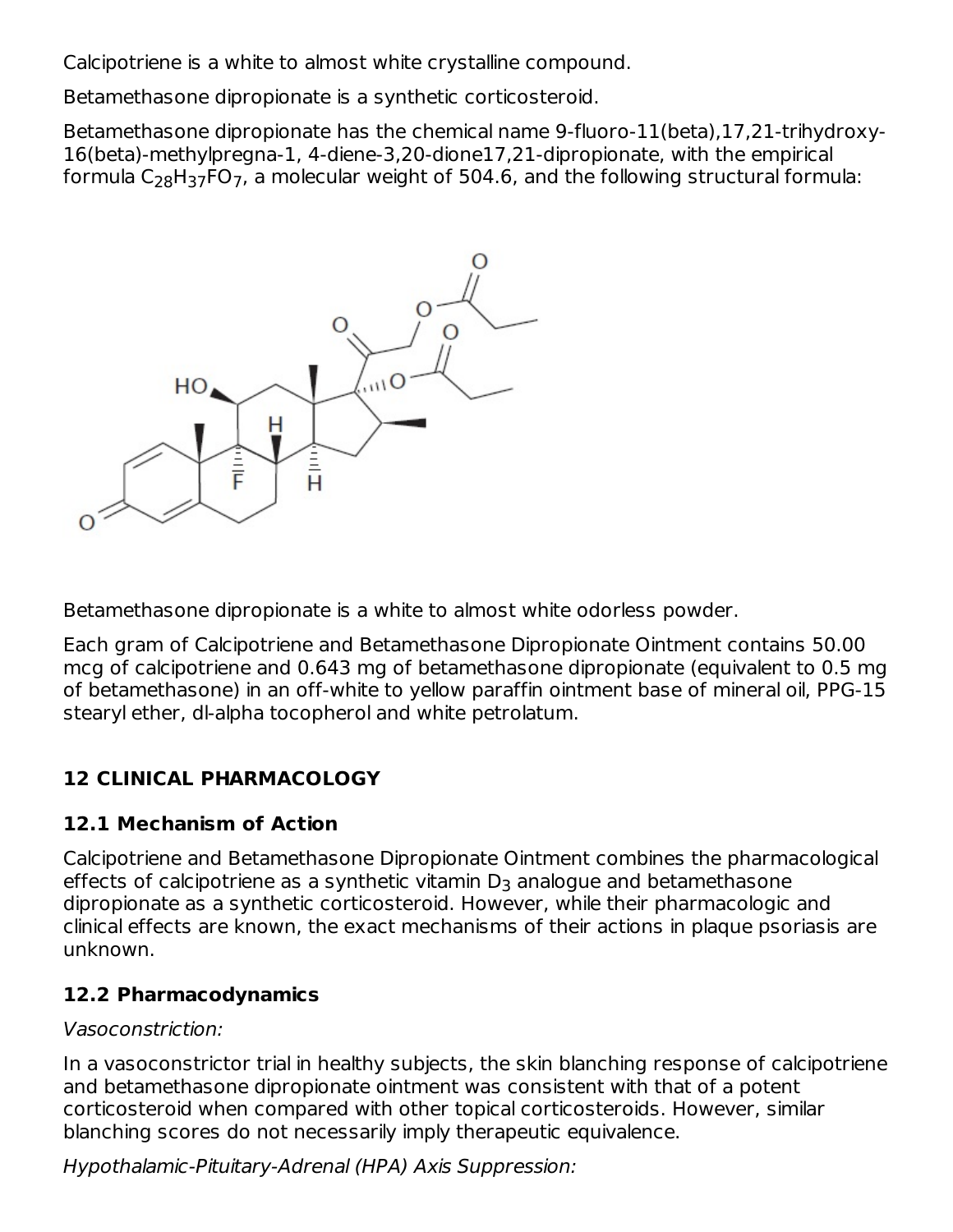HPA axis suppression was evaluated in four trials (Trial A, B, C and D) following the application of calcipotriene and betamethasone dipropionate ointment.

In Trial A, calcipotriene and betamethasone dipropionate ointment was applied once daily for 4 weeks to adult subjects ( $N = 12$ ) with plaque psoriasis to study its effects on the hypothalamic-pituitary-adrenal (HPA) axis. Of eleven subjects tested, none demonstrated adrenal suppression as indicated by a 30-minute post-stimulation cortisol  $level \leq 18$  mcg/dL.

In Trial B, calcipotriene and betamethasone dipropionate ointment was evaluated in adult subjects with plaque psoriasis ( $N = 19$ ). One subject demonstrated adrenal suppression.

In Trial C, HPA axis suppression was evaluated in adult subjects  $(N=32)$  with extensive plaque psoriasis involving at least 30% of the scalp and, in total, 15-30% of the body surface area. Treatment consisted of once daily application of calcipotriene and betamethasone dipropionate topical suspension on the scalp in combination with calcipotriene and betamethasone dipropionate ointment on the body. Adrenal suppression as indicated by a 30-minutes post-stimulation cortisol level < 18 mcg/dL was observed in 5 of 32 subjects (15.6%) after 4 weeks of treatment as per the recommended duration of use [see Dosage and Administration (2)].

In Trial D, HPA axis suppression was evaluated in subjects 12 to 17 years (N=32) with plaque psoriasis of the body involving 5-30% of the body surface area. Treatment consisted of once daily application of calcipotriene and betamethasone dipropionate ointment to the affected areas for up to 4 weeks. Mean weekly dose was 29.6 g with a range of 8.1-55.8 g/week. Adrenal suppression as indicated by a 30-minute poststimulation cortisol level ≤18 mcg/dL was observed in none of 32 evaluable subjects after 4 weeks of treatment [see Use in Specific Populations (8.4)].

### Effects on Calcium Metabolism

In Trial C described above, the effects of once daily application of calcipotriene and betamethasone dipropionate ointment on the body in combination with calcipotriene and betamethasone dipropionate topical suspension on the scalp on calcium metabolism were also examined. Elevated urinary calcium levels outside the normal range were observed in 1 of 35 subjects (2.9%) after 4 weeks of treatment.

In Trial D described above, calcium metabolism was evaluated in a total of 33 subjects aged 12 to 17 years with plaque psoriasis involving 5-30% of the body surface area who underwent once daily application of calcipotriene and betamethasone dipropionate ointment for up to 4 weeks. No cases of hypercalcemia and no clinically relevant changes in urinary calcium were reported. However, one subject had a normal urinary calcium: creatinine ratio at baseline (3.75 mmol/g), which increased above the normal range at week 4 (16 mmol/g). There were no relevant changes in albumin-corrected serum calcium or other markers of calcium metabolism for this subject. The clinical significance of this finding is unknown.

## **12.3 Pharmacokinetics**

## **Absorption**

In Trial C described above, the systemic effect of calcipotriene and betamethasone dipropionate ointment in extensive plaque psoriasis was investigated. In this trial, the serum levels of calcipotriene and betamethasone dipropionate and their major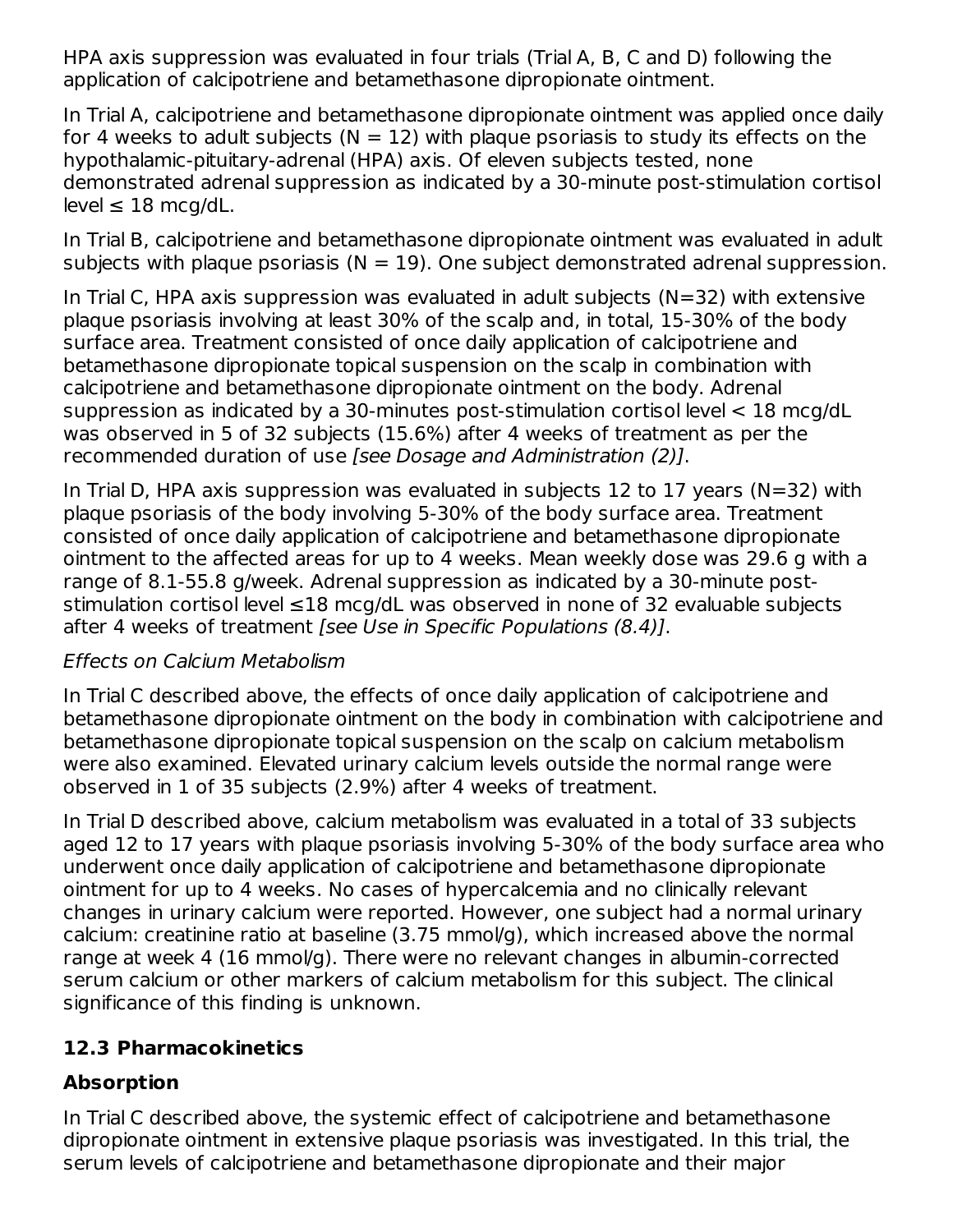metabolites were measured after 4 weeks (maximum recommended duration of treatment) and also after 8 weeks of once daily application of calcipotriene and betamethasone dipropionate ointment on the body in combination with calcipotriene and betamethasone dipropionate topical suspension on the scalp. Both calcipotriene and betamethasone dipropionate were below the lower limit of quantification in all serum samples of the 34 subjects evaluated. However, one major metabolite of calcipotriene (MC1080) was quantifiable in 10 of 34 (29.4%) subjects at week 4 and in five of 12 (41.7%) subjects at week 8. The major metabolite of betamethasone dipropionate, betamethasone 17-propionate (B17P) was also quantifiable in 19 of 34 (55.9%) subjects at week 4 and seven of 12 (58.3%) subjects at week 8. The serum concentrations for MC1080 ranged from 20-75 pg/mL. The clinical significance of this finding is unknown.

## **Metabolism**

### Calcipotriene:

Calcipotriene metabolism following systemic uptake is rapid and occurs in the liver. The primary metabolites of calcipotriene are less potent than the parent compound.

Calcipotriene is metabolized to MC1046 (the alpha, beta-unsaturated ketone analogue of calcipotriene), which is metabolized further to MC1080 (a saturated ketone analogue). MC1080 is the major metabolite in plasma. MC1080 is slowly metabolized to calcitroic acid.

### Betamethasone dipropionate:

Betamethasone dipropionate is metabolized to betamethasone 17-propionate and betamethasone, including the 6beta-hydroxy derivatives of those compounds by hydrolysis. Betamethasone 17-propionate (B17P) is the primary metabolite.

## **13 NONCLINICAL TOXICOLOGY**

## **13.1 Carcinogenesis, Mutagenesis, Impairment of Fertility**

When calcipotriene was applied topically to mice for up to 24 months at dosages of 3, 10 and 30 mcg/kg/day (9, 30 and 90 mcg/m<sup>2</sup>/day, respectively), no significant changes in tumor incidence were observed when compared to control.

A 104-week oral carcinogenicity study was conducted with calcipotriene in male and female rats at doses of 1, 5 and 15 mcg/kg/day (6, 30, and 90 mcg/m<sup>2</sup>/day, respectively). Beginning week 71, the dosage for high-dose animals of both genders was reduced to 10 mcg/kg/day (60 mcg/m<sup>2</sup>/day). A treatment-related increase in benign Ccell adenomas was observed in the thyroid of females that received 15 mcg/kg/day. A treatment-related increase in benign pheochromocytomas was observed in the adrenal glands of males that received 15 mcg/kg/day. No other statistically significant differences in tumor incidence were observed when compared to control. The relevance of these findings to patients is unknown.

When betamethasone dipropionate was applied topically to CD-1 mice for up to 24 months at dosages approximating 1.3, 4.2 and 8.5 mcg/kg/day in females, and 1.3, 4.2, and 12.9 mcg/kg/day in males (up to 26 mcg/m<sup>2</sup>/day and 39 mcg/m<sup>2</sup>/day, in females and males, respectively), no significant changes in tumor incidence were observed when compared to control.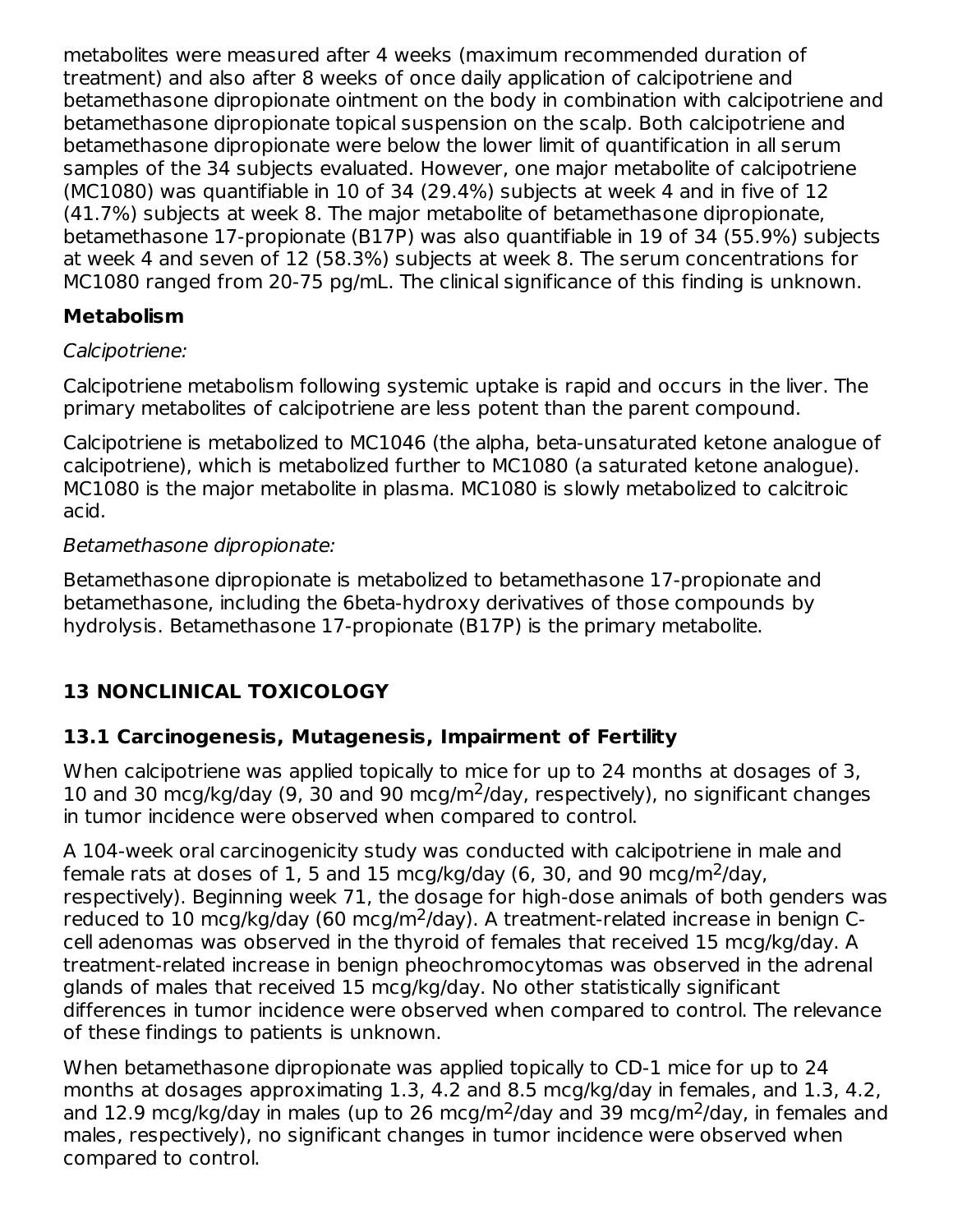When betamethasone dipropionate was administered via oral gavage to male and female Sprague Dawley rats for up to 24 months at dosages of 20, 60, and 200 mcg/kg/day  $(120, 360,$  and  $1200 \text{ mcg/m}^2$ /day, respectively), no significant changes in tumor incidence were observed when compared to control.

Calcipotriene did not elicit any genotoxic effects in the Ames mutagenicity assay, the mouse lymphoma TK locus assay, the human lymphocyte chromosome aberration test, or the mouse micronucleus test. Betamethasone dipropionate did not elicit any genotoxic effects in the Ames mutagenicity assay, the mouse lymphoma TK locus assay, or in the rat micronucleus test.

Studies in rats with oral doses of up to 54 mcg/kg/day (324 mcg/m<sup>2</sup>/day) of calcipotriene indicated no impairment of fertility or general reproductive performance. Studies in male rats at oral doses of up to 200 mcg/kg/day (1200 mcg/m<sup>2</sup>/day), and in female rats at oral doses of up to  $1000$  mcg/kg/ day (6000 mcg/m<sup>2</sup>/day), of betamethasone dipropionate indicated no impairment of fertility.

# **14 CLINICAL STUDIES**

## Clinical Trials Conducted in Subjects 18 years and older with Plaque Psoriasis

In an international, multi-center, double-blind, vehicle- and active-controlled, parallelgroup trial, 1603 subjects with mild to very severe plaque psoriasis on trunk and limbs were treated once daily for 4 weeks. Subjects were randomized to one of four treatment arms: calcipotriene and betamethasone dipropionate ointment, calcipotriene hydrate 50 mcg/g in the same vehicle, betamethasone dipropionate 0.64 mg/g in the same vehicle, and vehicle alone. The mean age of the subjects was 48.4 years and 60.5% were male. Most subjects had disease of moderate severity at baseline.

Efficacy was assessed as the proportion of subjects with absent or very mild disease according to the Investigator's Global Assessment of Disease Severity at end of treatment (4 weeks). "Absent" disease was defined as no evidence of redness, thickness, or scaling. "Very mild disease" was defined as controlled disease, but not entirely cleared: lesions with some discoloration with absolutely minimal thickness, i.e. the edges to the lesion(s) could just be felt. Table 3 contains the response rates for this trial.

## **Table 3**

#### **Percentage of Subjects with Absent or Very Mild Disease According to the Investigator's Global Assessment of Disease Severity at End of Treatment (4 weeks).\***

|                                | Calcipotriene and<br>betamethasone<br>dipropionate<br>ointment<br>$N = 490$ | Calcipotriene<br>$N = 480$ | Betamethasone<br>dipropionate<br>$N = 476$ | Vehicle<br>$N = 157$ |
|--------------------------------|-----------------------------------------------------------------------------|----------------------------|--------------------------------------------|----------------------|
| Absent or very mild<br>disease | 48.0%                                                                       | 16.5%                      | 26.3%                                      | 7.6%                 |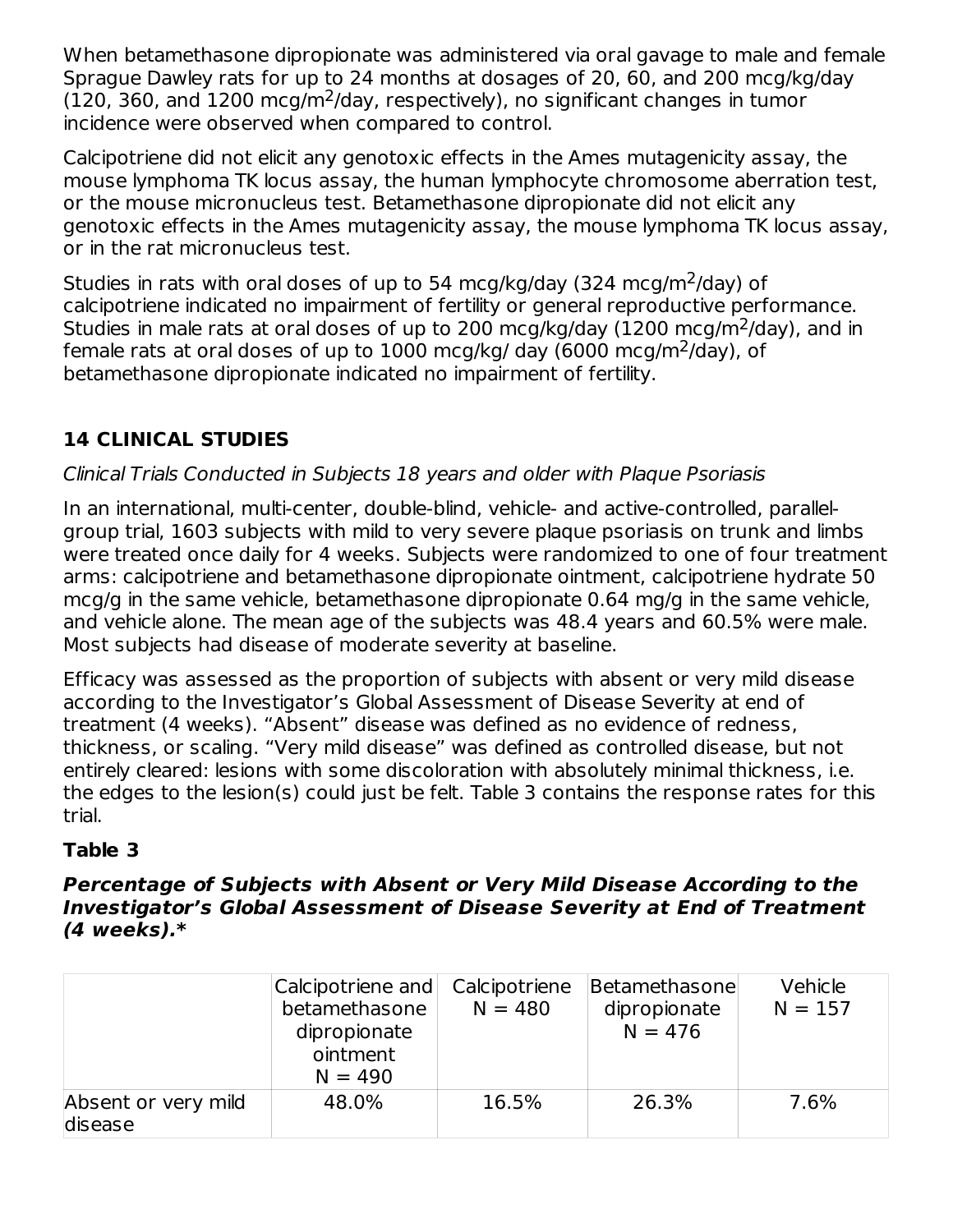\* Subjects with mild disease at baseline were required to have "Absent" disease to be considered a success.

In addition to the pivotal trial ( $N = 490$ ), four randomized, double-blind, vehicle- or active-controlled, parallel-group trials were conducted and provided supportive evidence of efficacy. These trials included a total of 1058 subjects treated with calcipotriene and betamethasone dipropionate ointment once daily for up to 4 weeks.

## Clinical Trial Conducted in Subjects 12 to 17 years with Plaque Psoriasis

A prospective, uncontrolled trial (N=33) was conducted in pediatric subjects ages 12 to 17 years with plaque psoriasis involving 5-30% of the body surface area. Approximately 91% of subjects had moderate disease at baseline. Subjects were treated once daily for up to 4 weeks with calcipotriene and betamethasone dipropionate ointment. All subjects were evaluated for safety including calcium metabolism (N=33) and 32 subjects were evaluated for HPA axis suppression [see Clinical Pharmacology (12.2)].

## **16 HOW SUPPLIED/STORAGE AND HANDLING**

## **16.1 How Supplied**

Calcipotriene and Betamethasone Dipropionate Ointment, 0.005%/0.064% is off-white to yellow in color, available in collapsible tubes of:

60 gram (NDC 45802-**816**-96)

100 gram (NDC 45802-**816**-01)

## **16.2 Storage**

Store Calcipotriene and Betamethasone Dipropionate Ointment, 0.005%/0.064% between 20°C-25°C (68°F-77°F); excursions permitted between 15°C-30°C (59°F-86°F). [see USP Controlled Room Temperature].

## **16.3 Handling**

Keep out of reach of children.

# **17 PATIENT COUNSELING INFORMATION**

See FDA-approved patient labeling (Patient Information)

Inform patients of the following:

- Instruct adult patients (18 years and older) not to use more than 100 g per week.
- Instruct pediatric patients (12 to 17 years) not to use more than 60 g per week.
- Discontinue therapy when control is achieved unless directed otherwise by the physician.
- Avoid use of Calcipotriene and Betamethasone Dipropionate Ointment on the face, underarms, groin or eyes. If this medicine gets on face or in eyes, wash area right away.
- Do not occlude the treatment area with a bandage or other covering unless directed by the physician.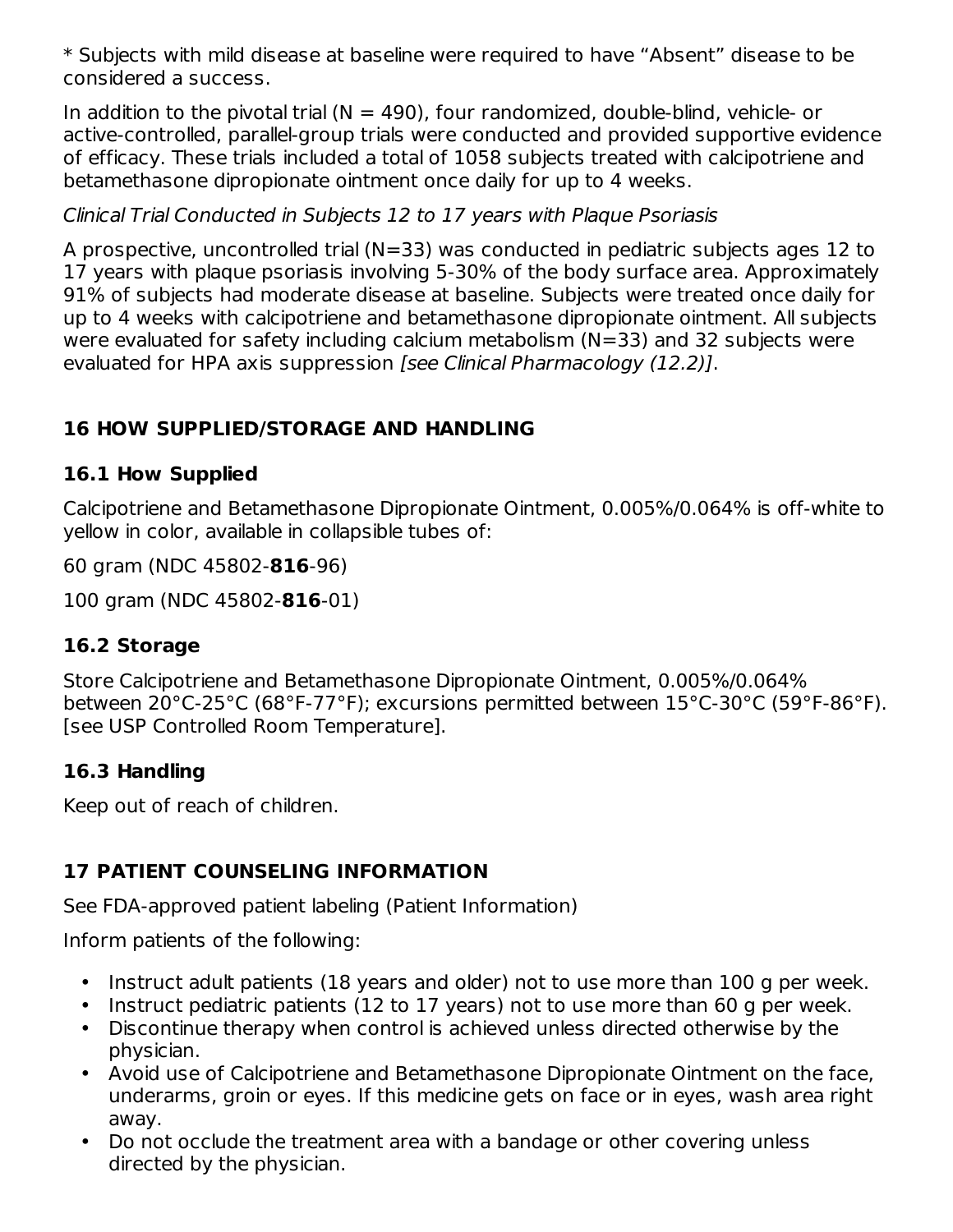- Note that local reactions and skin atrophy are more likely to occur with occlusive use, prolonged use or use of higher potency corticosteroids.
- Wash hands after application.
- Advise patients to report any visual symptoms to their healthcare providers.
- Advise a woman to use Calcipotriene and Betamethasone Dipropionate Ointment on the smallest area of skin and for the shortest duration possible while pregnant or breastfeeding. Advise breastfeeding women not to apply Calcipotriene and Betamethasone Dipropionate Ointment directly to the nipple and areola to avoid direct infant exposure.
- Instruct patients not to use other products containing calcipotriene or a corticosteroid should not be used with Calcipotriene and Betamethasone Dipropionate Ointment without first talking to the physician.
- Instruct patients who use Calcipotriene and Betamethasone Dipropionate Ointment to avoid excessive exposure to either natural or artificial sunlight (including tanning booths, sun lamps, etc.).

Made in Israel

Manufactured By Perrigo

Yeruham, Israel

Distributed By

Perrigo®

Allegan, MI 49010 • www.perrigo.com

Rev 02-19

1V200 RC J1

### **PATIENT INFORMATION**

#### **Calcipotriene (kal-si-POE-try-een) and Betamethasone (bay-ta-METH-a-sone) Dipropionate Ointment, 0.005%/0.064%**

Read the Patient Information that comes with Calcipotriene and Betamethasone Dipropionate Ointment before you start using it and each time you refill your prescription. There may be new information. This leaflet does not take the place of talking with your doctor about your condition or treatment.

**Important information:** Calcipotriene and Betamethasone Dipropionate Ointment is for use on the skin only (topical use only). Do not use Calcipotriene and Betamethasone Dipropionate Ointment on the face, under arms or on groin area. Do not swallow Calcipotriene and Betamethasone Dipropionate Ointment. Another product, Calcipotriene and Betamethasone Topical Suspension contains the same medicine that is in Calcipotriene and Betamethasone Dipropionate Ointment and is used to treat plaque psoriasis on the scalp. If you use both medicines to treat your plaque psoriasis, be sure to follow your doctor's directions carefully so that you do not use too much of one or both of these medications.

### **What is Calcipotriene and Betamethasone Dipropionate Ointment?**

Calcipotriene and Betamethasone Dipropionate Ointment is a prescription medicine that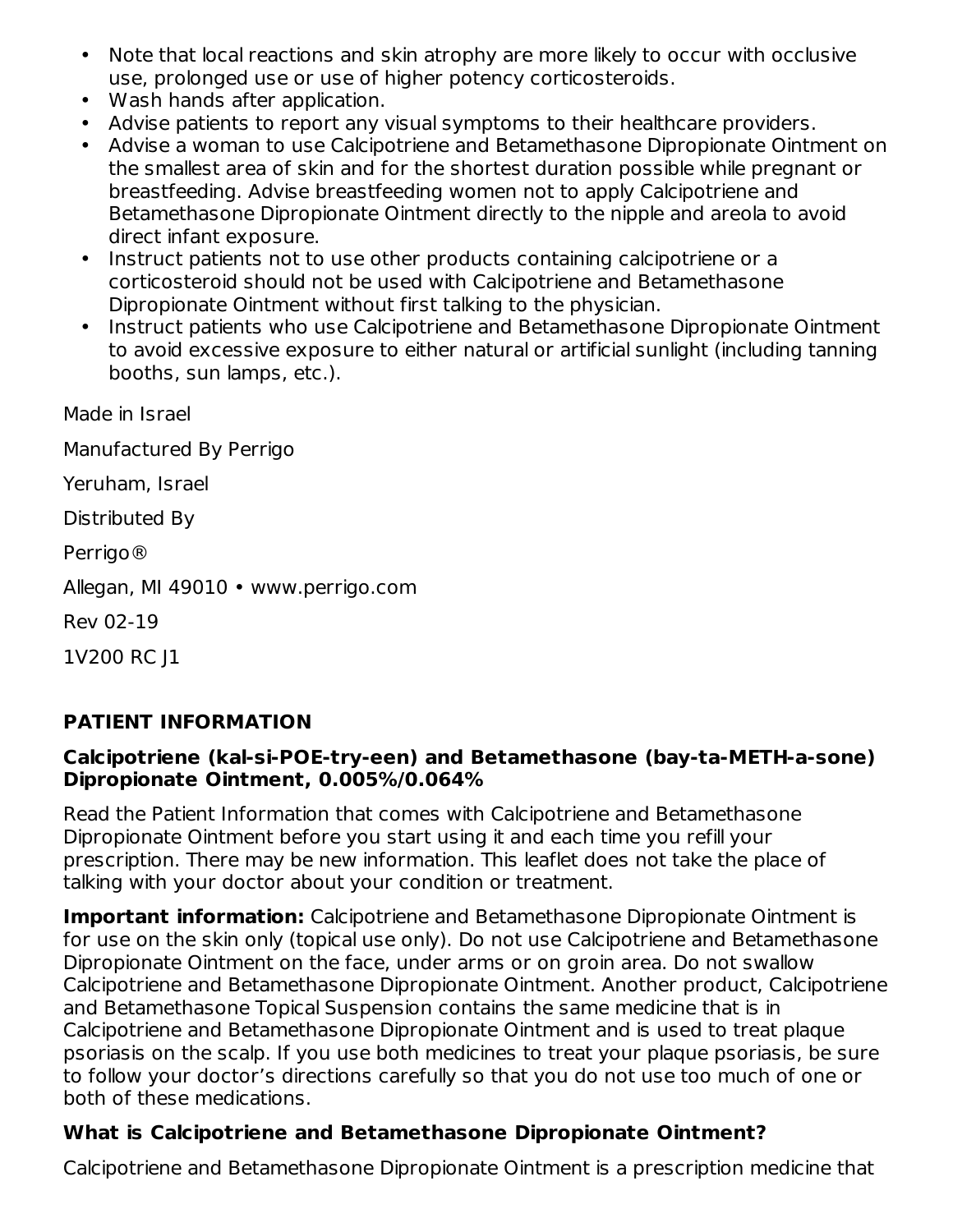is for use on the skin only (a topical medicine). Calcipotriene and Betamethasone Dipropionate Ointment is used to treat plaque psoriasis in patients 12 years of age and older.

Calcipotriene and Betamethasone Dipropionate Ointment has not been studied in patients under the age of 12 years.

#### **Who should not use Calcipotriene and Betamethasone Dipropionate Ointment?**

## **Do not use Calcipotriene and Betamethasone Dipropionate Ointment if you:**

- have thin skin (atrophy) at the site to be treated
- are allergic to anything in Calcipotriene and Betamethasone Dipropionate Ointment. See the end of this leaflet for a complete list of ingredients.

### **What should I tell my doctor before using Calcipotriene and Betamethasone Dipropionate Ointment?**

## **Tell your doctor about all of your health conditions, including if you:**

- have a skin infection. Your skin infection should be treated before starting Calcipotriene and Betamethasone Dipropionate Ointment.
- have a calcium metabolism disorder
- have one of the following types of psoriasis:
	- erythrodermic psoriasis
	- exfoliative psoriasis
	- pustular psoriasis
- are getting phototherapy treatments (light therapy) for your psoriasis.
- are pregnant or planning to become pregnant. It is not known if Calcipotriene and Betamethasone Dipropionate Ointment can harm your unborn baby. You and your doctor will have to decide if Calcipotriene and Betamethasone Dipropionate Ointment is right for you while pregnant.
- are breastfeeding or plan to breastfeed. It is not known if Calcipotriene and Betamethasone Dipropionate Ointment passes into your milk and if it can harm your baby. If you use Calcipotriene and Betamethasone Dipropionate Ointment while breastfeeding, use Calcipotriene and Betamethasone Dipropionate Ointment on the smallest area of skin and for the shortest time needed. If you use Calcipotriene and Betamethasone Dipropionate Ointment, do not apply Calcipotriene and Betamethasone Dipropionate Ointment to your nipple or areola to avoid getting Calcipotriene and Betamethasone Dipropionate Ointment into your baby's mouth.

### **Tell your doctor about all the medicines you take, including prescription, and nonprescription medicines, vitamins and herbal supplements.**

Calcipotriene and Betamethasone Dipropionate Ointment and some other medicines can interact with each other. Especially tell your doctor if you use:

- other corticosteroid medicines
- other medicines for your psoriasis

## **How should I use Calcipotriene and Betamethasone Dipropionate Ointment?**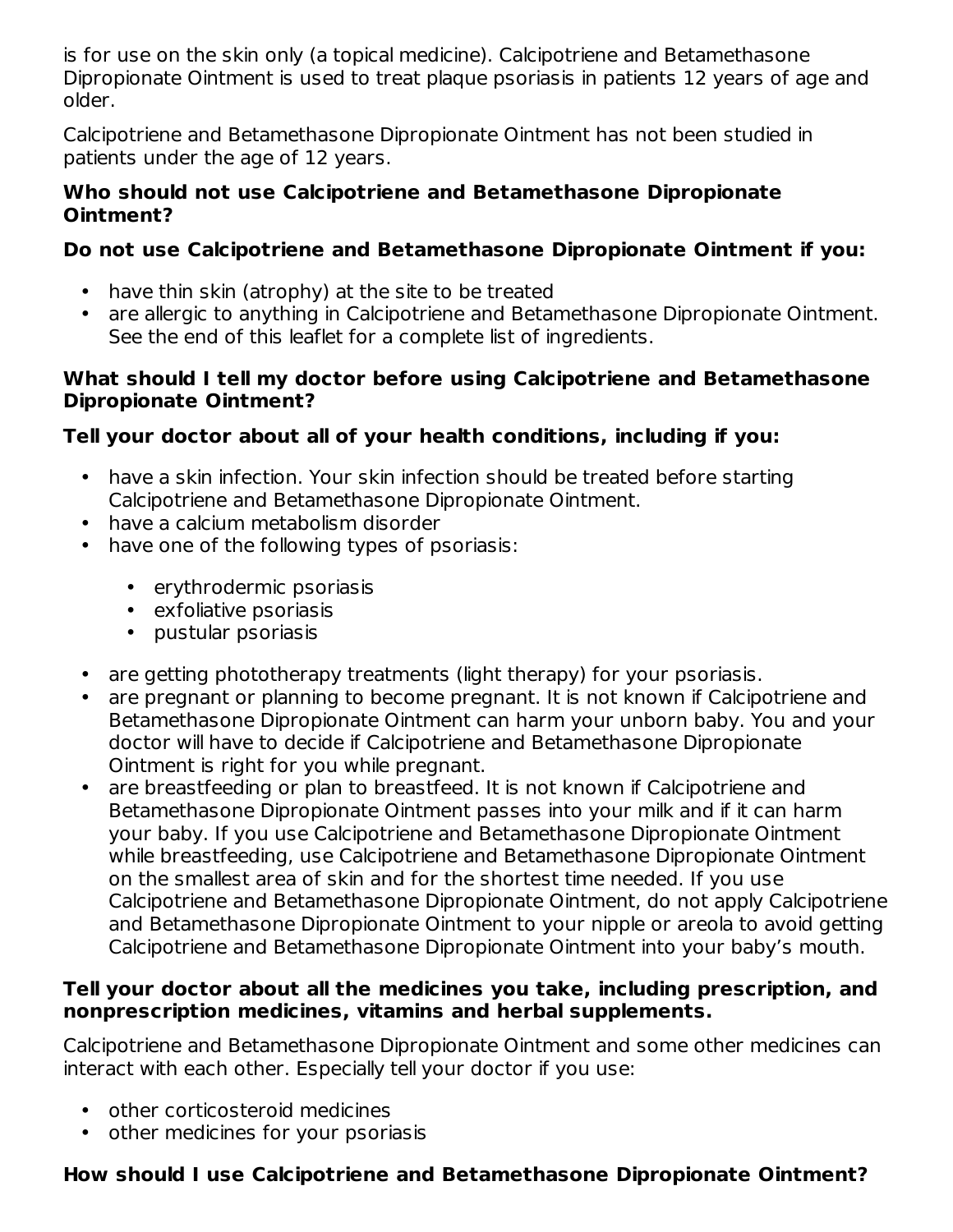- Use Calcipotriene and Betamethasone Dipropionate Ointment exactly as prescribed by your doctor.
- If you are 18 years of age or older, you should not use more than 100 grams of Calcipotriene and Betamethasone Dipropionate Ointment in 1 week.
- If you are 12 to 17 years of age, you should not use more than 60 grams of Calcipotriene and Betamethasone Dipropionate Ointment in 1 week.
- Apply Calcipotriene and Betamethasone Dipropionate Ointment once a day to the areas of your skin affected by psoriasis. Gently rub Calcipotriene and Betamethasone Dipropionate Ointment into your affected skin areas.
- Only use Calcipotriene and Betamethasone Dipropionate Ointment as directed by your doctor. Calcipotriene and Betamethasone Dipropionate Ointment is recommended for up to 4 weeks of treatment. Do not use Calcipotriene and Betamethasone Dipropionate Ointment for more than 4 weeks unless prescribed by your doctor.
- Do not use Calcipotriene and Betamethasone Dipropionate Ointment on the face, under arms or on groin area. If you accidentally get Calcipotriene and Betamethasone Dipropionate Ointment on the face or in the eyes wash the area with water right away.
- If you forget to use Calcipotriene and Betamethasone Dipropionate Ointment, use it as soon as you remember. Then go on as before.
- Wash your hands well after applying Calcipotriene and Betamethasone Dipropionate Ointment.
- If you are breastfeeding, do not use Calcipotriene and Betamethasone Dipropionate Ointment on the breast while nursing.

### **Using Calcipotriene and Betamethasone Dipropionate Ointment**

Do not bandage or tightly cover the treated skin area.

Remove the cap and check that the aluminum seal covers the tube before the first use. To break the seal, turn the cap over and punch through the seal.

#### **What should I avoid while using Calcipotriene and Betamethasone Dipropionate Ointment?**

Avoid spending a long time in the sunlight. Avoid tanning booths and sunlamps. Use sunscreen if you have to be in the sunlight.

Talk to your doctor if you get a sunburn.

#### **What are the possible side effects of Calcipotriene and Betamethasone Dipropionate Ointment?**

The most common side effects are:

- itching
- rash

Other less common side effects with Calcipotriene and Betamethasone Dipropionate Ointment include:

- redness of the skin
- skin irritation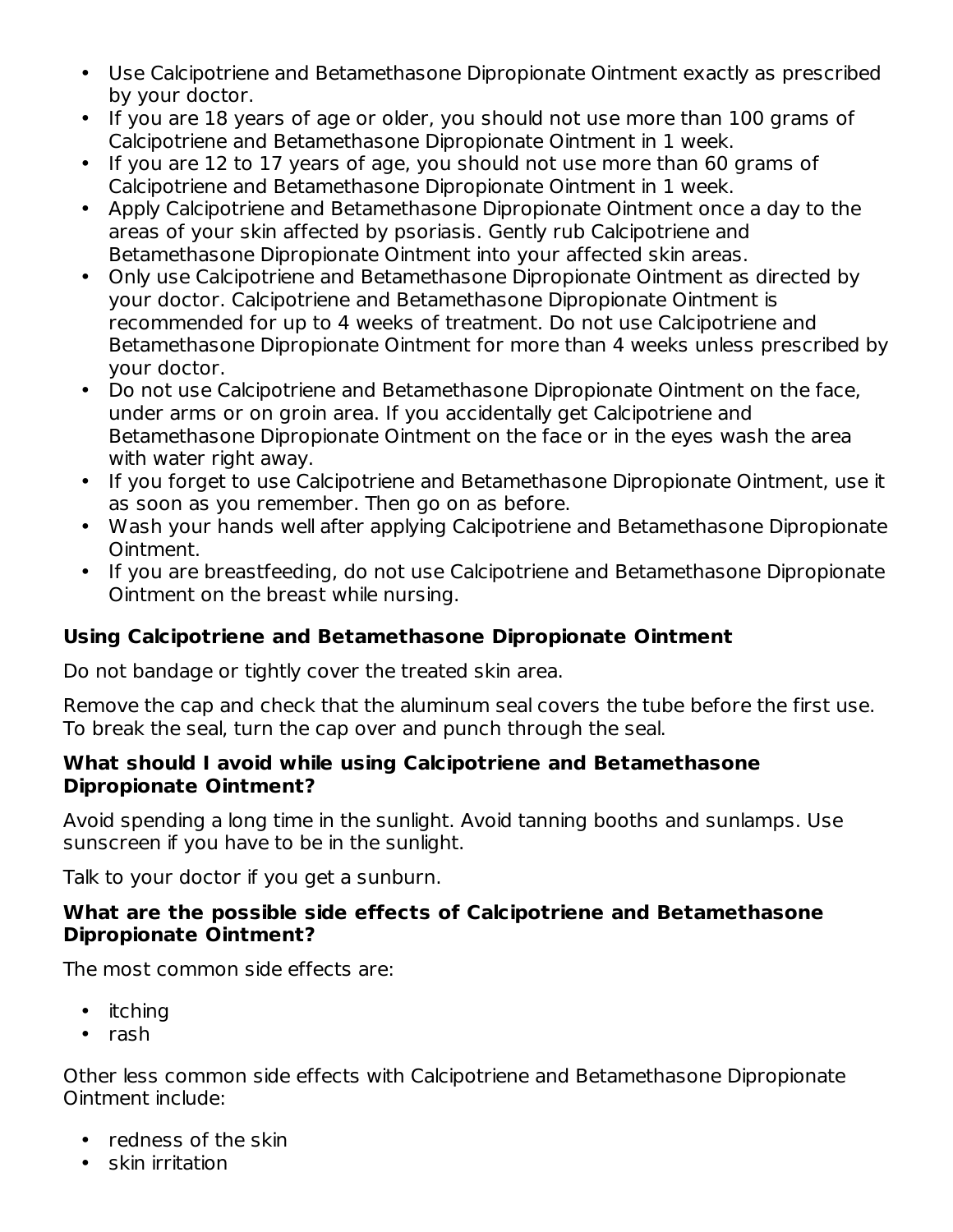- skin burning
- inflamed hair pores (folliculitis)
- change of skin color (at the site of application)
- rash with pus-filled papules
- thinning of the skin (atrophy)
- swollen fine blood vessels (this makes your skin appear red at the site of application)

**Calcipotriene and Betamethasone Dipropionate Ointment may cause serious side effects**. Serious side effects are more likely to happen if you use too much Calcipotriene and Betamethasone Dipropionate Ointment, use it for too long, or use it with other topical medicines that contain corticosteroids, calcipotriene, or certain other ingredients. Check with your doctor before using other topical medicines. Calcipotriene and Betamethasone Dipropionate Ointment can pass through your skin.

Serious side effects may include:

- too much calcium in your blood or urine
- adrenal gland problems

Your doctor may do special blood and urine tests to check your calcium levels and adrenal gland function while you are using Calcipotriene and Betamethasone Dipropionate Ointment.

Call your doctor about any side effect that bothers you or that does not go away.

These are not all of the side effects with Calcipotriene and Betamethasone Dipropionate Ointment. Ask your doctor or pharmacist for more information.

**Vision problems.** Calcipotriene and Betamethasone Dipropionate Ointment may increase your chance of developing cataract(s) and glaucoma. Tell your healthcare provider if you develop blurred vision or other vision problems during treatment with Calcipotriene and Betamethasone Dipropionate Ointment.

### **How should I store Calcipotriene and Betamethasone Dipropionate Ointment?**

- Store Calcipotriene and Betamethasone Dipropionate Ointment at room temperature, 68°F-77°F (20°C-25°C); Make sure the cap on the tube is tightly closed.
- Calcipotriene and Betamethasone Dipropionate Ointment has an expiration date (exp.) marked on the tube. Do not use the ointment after this date.
- Keep Calcipotriene and Betamethasone Dipropionate Ointment and all medicines out of the reach of children and pets.

### **General information about Calcipotriene and Betamethasone Dipropionate Ointment**

Medicines are sometimes prescribed for conditions that are not mentioned in patient information leaflets. Do not use Calcipotriene and Betamethasone Dipropionate Ointment for a condition for which it was not prescribed. Do not give Calcipotriene and Betamethasone Dipropionate Ointment to other people, even if they have the same symptoms you have. It may harm them.

This leaflet summarizes the most important information about Calcipotriene and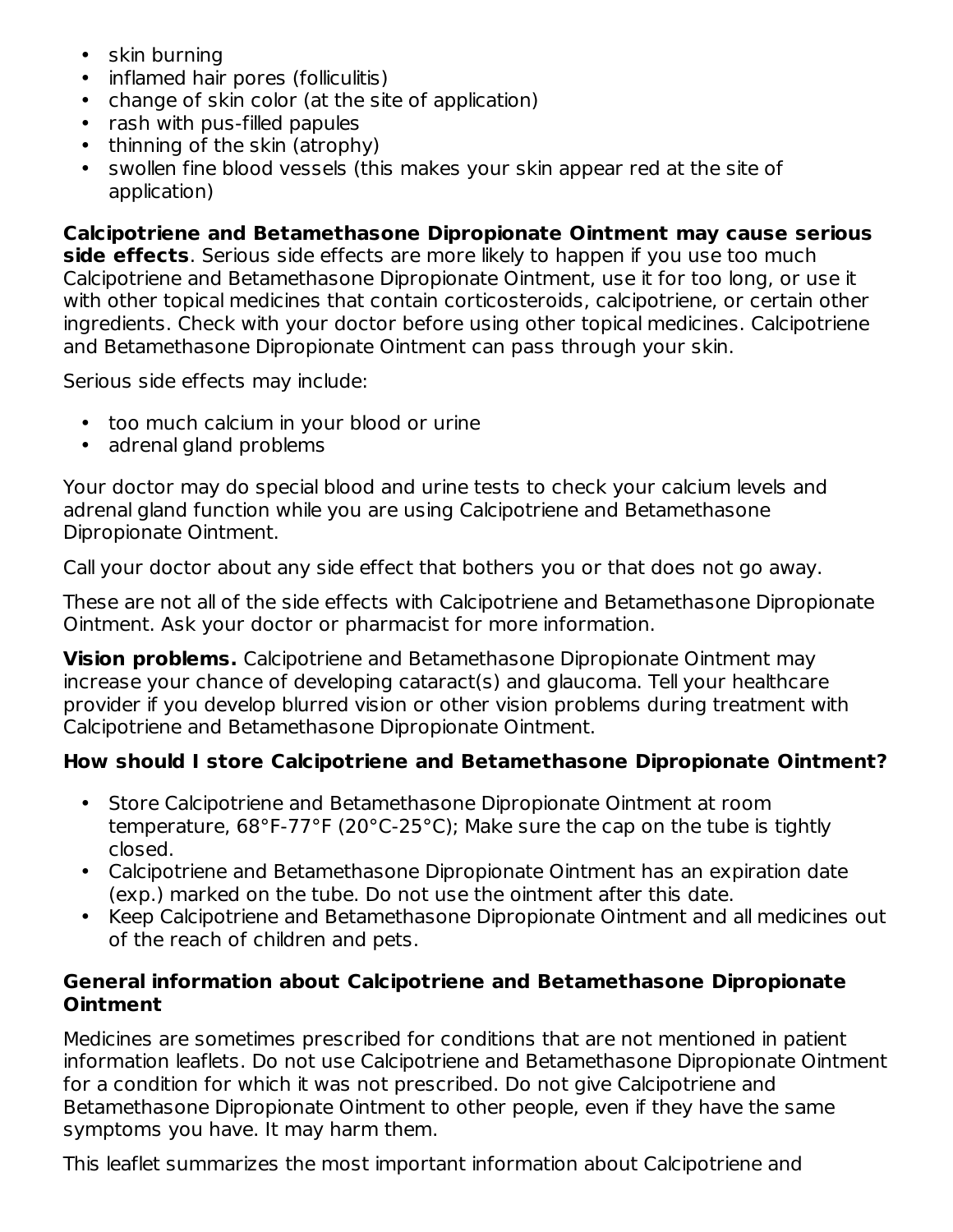Betamethasone Dipropionate Ointment. If you would like more information, talk with your doctor. You can ask your doctor or pharmacist for information about Calcipotriene and Betamethasone Dipropionate Ointment that is written for health professionals.

#### **What are the ingredients in Calcipotriene and Betamethasone Dipropionate Ointment?**

Active ingredients: calcipotriene, betamethasone dipropionate.

Inactive ingredients: mineral oil, PPG-15 stearyl ether, dl-alpha tocopherol, white petrolatum.

Made in Israel

Manufactured By Perrigo

Yeruham, Israel

Distributed By

Perrigo®

Allegan, MI 49010 • www.perrigo.com

Rev 02-19

## **Package/Label Display Panel – 60 g Carton**

Rx Only Calcipotriene and Betamethasone Dipropionate Ointment, 0.005%/0.064% NET WT 60 g FOR TOPICAL USE ONLY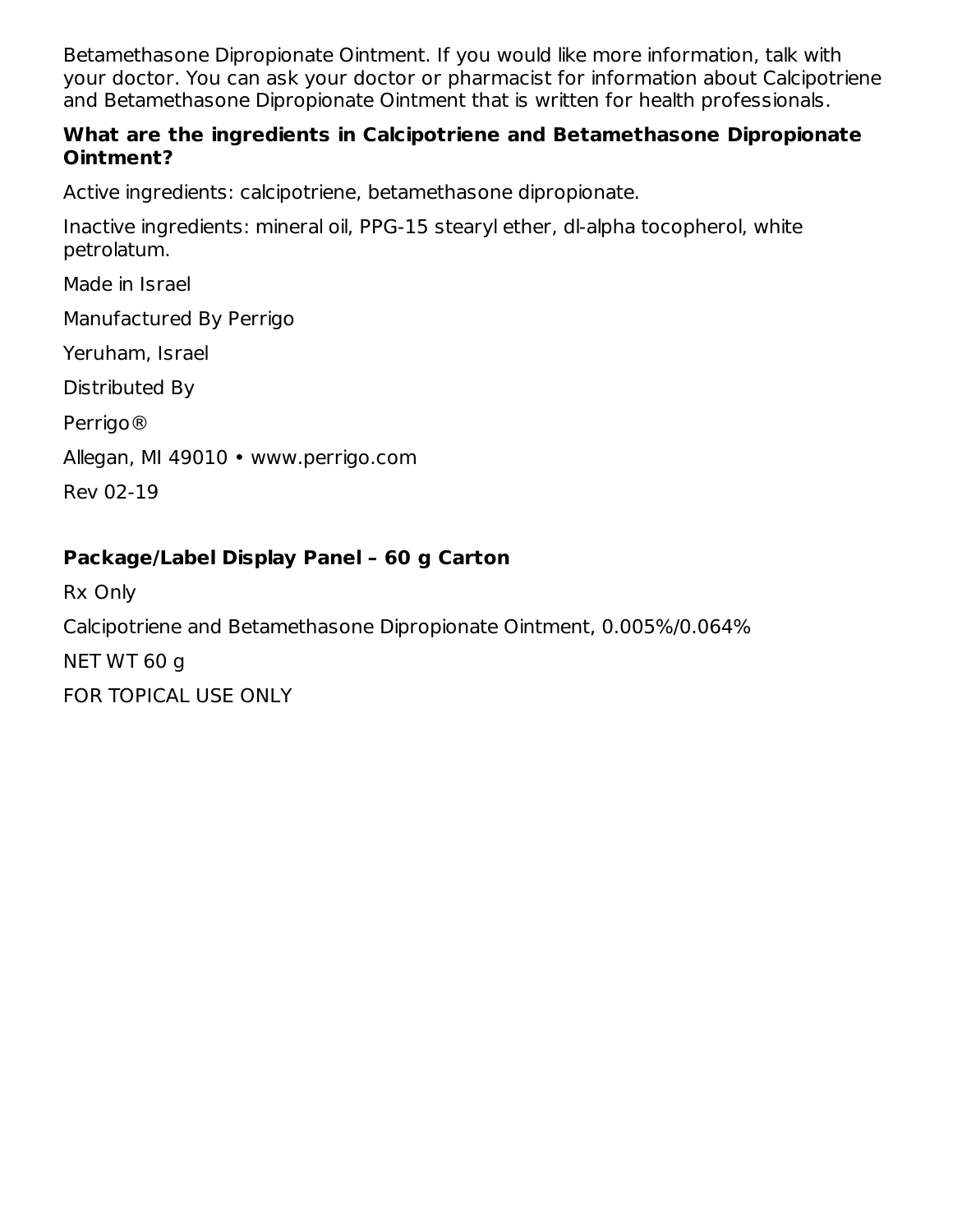| Each gram contains 50 mcg of calcipotriene and 0.643 mg<br>of betamethasone dipropionate (equivalent to 0.5 mg of<br>betamethasone) in an off-white to yellow paraffin ointment<br>base of mineral oil, PPG-15 stearyl ether, dl-alpha tocopherol<br>and white petrolatum.<br>Store Calcipotriene and Betamethasone Dipropionate Ointment,<br>0.005%/0.064% between 20°C-25°C (68°F-77°F); excursions<br>permitted between 15°C-30°C (59°F-86°F). | Keep out of reach of children.<br>Usual Dosage: Apply once daily, or as directed by physician.<br>See insert for complete information.                            |                                                                                                   |
|---------------------------------------------------------------------------------------------------------------------------------------------------------------------------------------------------------------------------------------------------------------------------------------------------------------------------------------------------------------------------------------------------------------------------------------------------|-------------------------------------------------------------------------------------------------------------------------------------------------------------------|---------------------------------------------------------------------------------------------------|
|                                                                                                                                                                                                                                                                                                                                                                                                                                                   | <b>Rx Only</b>                                                                                                                                                    | 60g                                                                                               |
| NDC 45802-816-96<br>Calcipotriene and Betamethasone<br>Dipropionate Ointment, 0.005%/0.064%<br>NET WT 60 g<br>FOR TOPICAL USE ONLY                                                                                                                                                                                                                                                                                                                | <b>Perrigo®</b>                                                                                                                                                   | Calcipotriene and<br>Betamethasone<br>Dipropionate Ointment,<br><b>NET WT</b><br>VDC 45802-816-96 |
| To report SUSPECTED ADVERSE REACTIONS, contact<br>Perrigo at 1-866-634-9120 or FDA at 1-800-FDA-1088<br>or www.fda.gov/medwatch.                                                                                                                                                                                                                                                                                                                  | Made in Israel<br>Manufactured By Perrigo<br>Yeruham, Israel<br><b>Distributed By</b><br>Allegan, MI 49010<br>www.perrigo.com<br>-816<br>Rev 02-19<br>1V296 RC C1 |                                                                                                   |
|                                                                                                                                                                                                                                                                                                                                                                                                                                                   | <b>Rx Only</b>                                                                                                                                                    |                                                                                                   |
| NDC 45802-816-96<br>Calcipotriene and Betamethasone<br>Dipropionate Ointment, 0.005%/0.064%<br>NET WT 60 g<br><b>FOR TOPICAL USE ONLY</b>                                                                                                                                                                                                                                                                                                         | <b>Perrigo</b> ®                                                                                                                                                  |                                                                                                   |

# **Package/Label Display Panel – 100 g Carton**

Rx Only

Calcipotriene and Betamethasone Dipropionate Ointment, 0.005%/0.064%

NET WT 100 g

FOR TOPICAL USE ONLY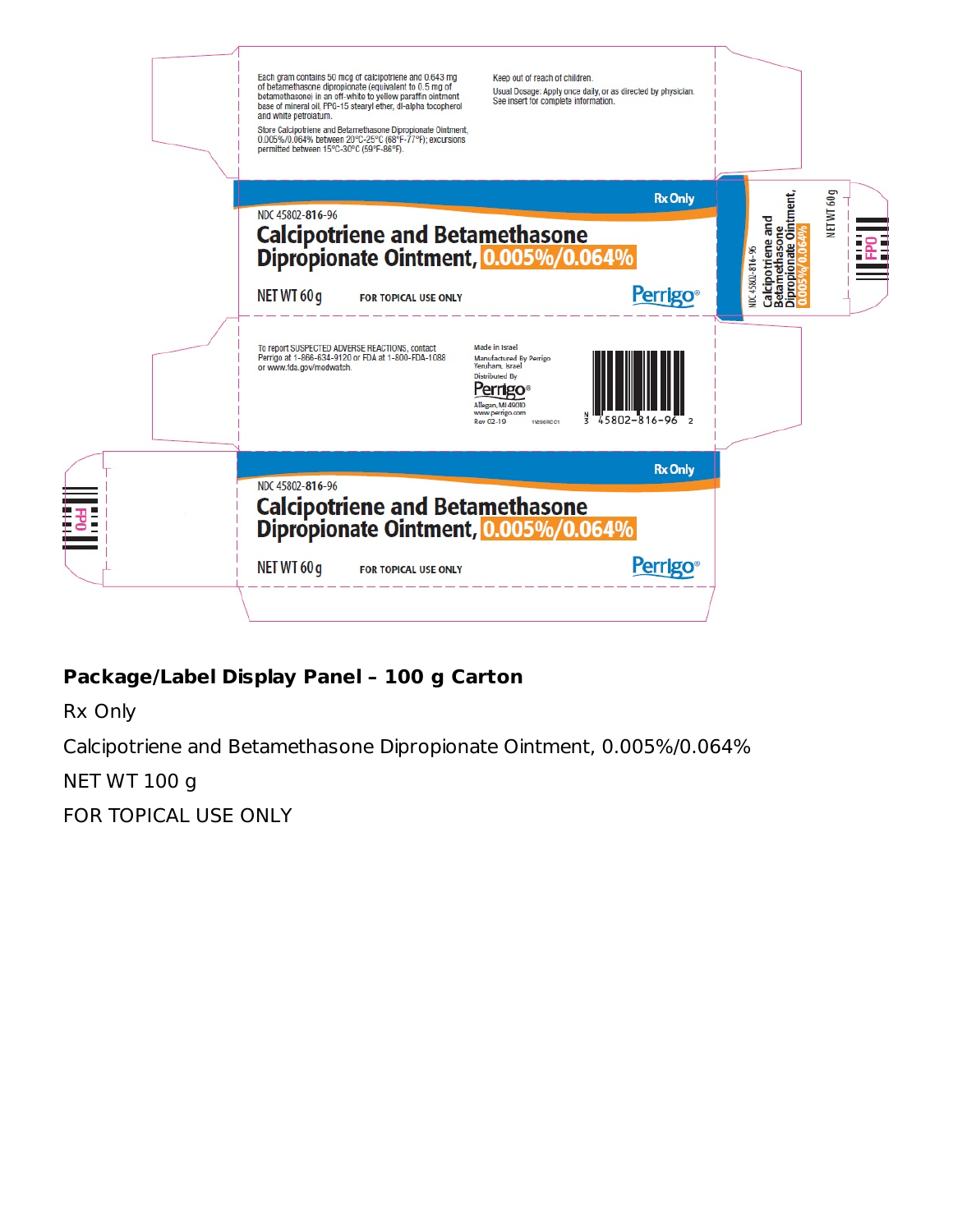|                     | Each gram contains 50 mcg of calcipotriene and 0.643 mg<br>of betamethasone dipropionate (equivalent to 0.5 mg of<br>betamethasone) in an off-white to yellow paraffin ointment<br>base of mineral oil, PPG-15 stearyl ether, dl-alpha tocopherol<br>and white petrolatum.<br>Store Calcipotriene and Betamethasone Dipropionate<br>Ointment, 0.005%/0.064% between 20°C-25°C (68°F-77°F);<br>excursions permitted between 15°C-30°C (59°F-86°F). | Keep out of reach of children.<br>Usual Dosage: Apply once daily, or as directed by physician.<br>See insert for complete information.                                                                                |                                                                                                        |
|---------------------|---------------------------------------------------------------------------------------------------------------------------------------------------------------------------------------------------------------------------------------------------------------------------------------------------------------------------------------------------------------------------------------------------------------------------------------------------|-----------------------------------------------------------------------------------------------------------------------------------------------------------------------------------------------------------------------|--------------------------------------------------------------------------------------------------------|
|                     |                                                                                                                                                                                                                                                                                                                                                                                                                                                   | <b>Rx Only</b>                                                                                                                                                                                                        |                                                                                                        |
|                     | NDC 45802-816-01<br>Calcipotriene and Betamethasone<br>Dipropionate Ointment, 0.005%/0.064%<br><b>NET WT 100 g</b><br>FOR TOPICAL USE ONLY<br>To report SUSPECTED ADVERSE REACTIONS, contact<br>Perrigo at 1-866-634-9120 or FDA at 1-800-FDA-1088<br>or www.fda.gov/medwatch.                                                                                                                                                                    | <b>Perrigo</b> <sup>®</sup><br>Made in Israel<br>Manufactured By Perrigo<br>Yeruham, Israel<br><b>Distributed By</b><br>Perrigo<br>Allegan, MI 49010<br>www.perrigo.com<br>45802-816-01 6<br>Rev 02-19<br>1V2C1 RC C1 | <b>NET WT 100g</b><br>Calcipotriene and<br>Betamethasone<br>Dipropionate Ointment,<br>NDC 45802-816-01 |
|                     |                                                                                                                                                                                                                                                                                                                                                                                                                                                   | <b>Rx Only</b>                                                                                                                                                                                                        |                                                                                                        |
| <i>Godi</i><br>Area | NDC 45802-816-01<br>Calcipotriene and Betamethasone<br>Dipropionate Ointment, 0.005%/0.064%<br><b>NET WT 100 g</b><br>FOR TOPICAL USE ONLY                                                                                                                                                                                                                                                                                                        | <b>Perrigo</b> <sup>®</sup>                                                                                                                                                                                           |                                                                                                        |
|                     |                                                                                                                                                                                                                                                                                                                                                                                                                                                   |                                                                                                                                                                                                                       |                                                                                                        |

| <b>CALCIPOTRIENE AND BETAMETHASONE DIPROPIONATE</b><br>calcipotriene, betamethasone dipropionate ointment |                                |                           |                      |  |                                         |  |  |
|-----------------------------------------------------------------------------------------------------------|--------------------------------|---------------------------|----------------------|--|-----------------------------------------|--|--|
|                                                                                                           |                                |                           |                      |  |                                         |  |  |
| <b>Product Information</b>                                                                                |                                |                           |                      |  |                                         |  |  |
| <b>Product Type</b>                                                                                       | <b>HUMAN PRESCRIPTION DRUG</b> | <b>Item Code (Source)</b> |                      |  | NDC:45802-816                           |  |  |
| <b>Route of Administration</b>                                                                            | <b>TOPICAL</b>                 |                           |                      |  |                                         |  |  |
|                                                                                                           |                                |                           |                      |  |                                         |  |  |
| <b>Active Ingredient/Active Moiety</b>                                                                    |                                |                           |                      |  |                                         |  |  |
|                                                                                                           |                                |                           |                      |  |                                         |  |  |
| <b>Basis of</b><br><b>Ingredient Name</b>                                                                 |                                |                           | <b>Strength</b>      |  | <b>Strength</b>                         |  |  |
| CALCIPOTRIENE (UNII: 143NQ3779B) (CALCIPOTRIENE - UNII:143NQ3779B)                                        |                                |                           | CALCIPOTRIENE        |  | 50 ug in 1 g                            |  |  |
| BETAMETHASONE DIPROPIONATE (UNII: 826Y60901U) (BETAMETHASONE -<br>UNII:9842X06Q6M)                        |                                |                           | <b>BETAMETHASONE</b> |  | .643 <sub>mg</sub><br>in 1 <sub>q</sub> |  |  |
| <b>Inactive Ingredients</b>                                                                               |                                |                           |                      |  |                                         |  |  |
|                                                                                                           | <b>Ingredient Name</b>         |                           |                      |  | <b>Strength</b>                         |  |  |
| MINERAL OIL (UNII: T5L8T28FGP)                                                                            |                                |                           |                      |  |                                         |  |  |
| PPG-15 STEARYL ETHER (UNII: 1II18XLS1L)                                                                   |                                |                           |                      |  |                                         |  |  |
| .ALPHA.-TOCOPHEROL, DL- (UNII: 7QWA1RIO01)                                                                |                                |                           |                      |  |                                         |  |  |
| <b>PETROLATUM (UNII: 4T6H12BN9U)</b>                                                                      |                                |                           |                      |  |                                         |  |  |
|                                                                                                           |                                |                           |                      |  |                                         |  |  |
|                                                                                                           |                                |                           |                      |  |                                         |  |  |